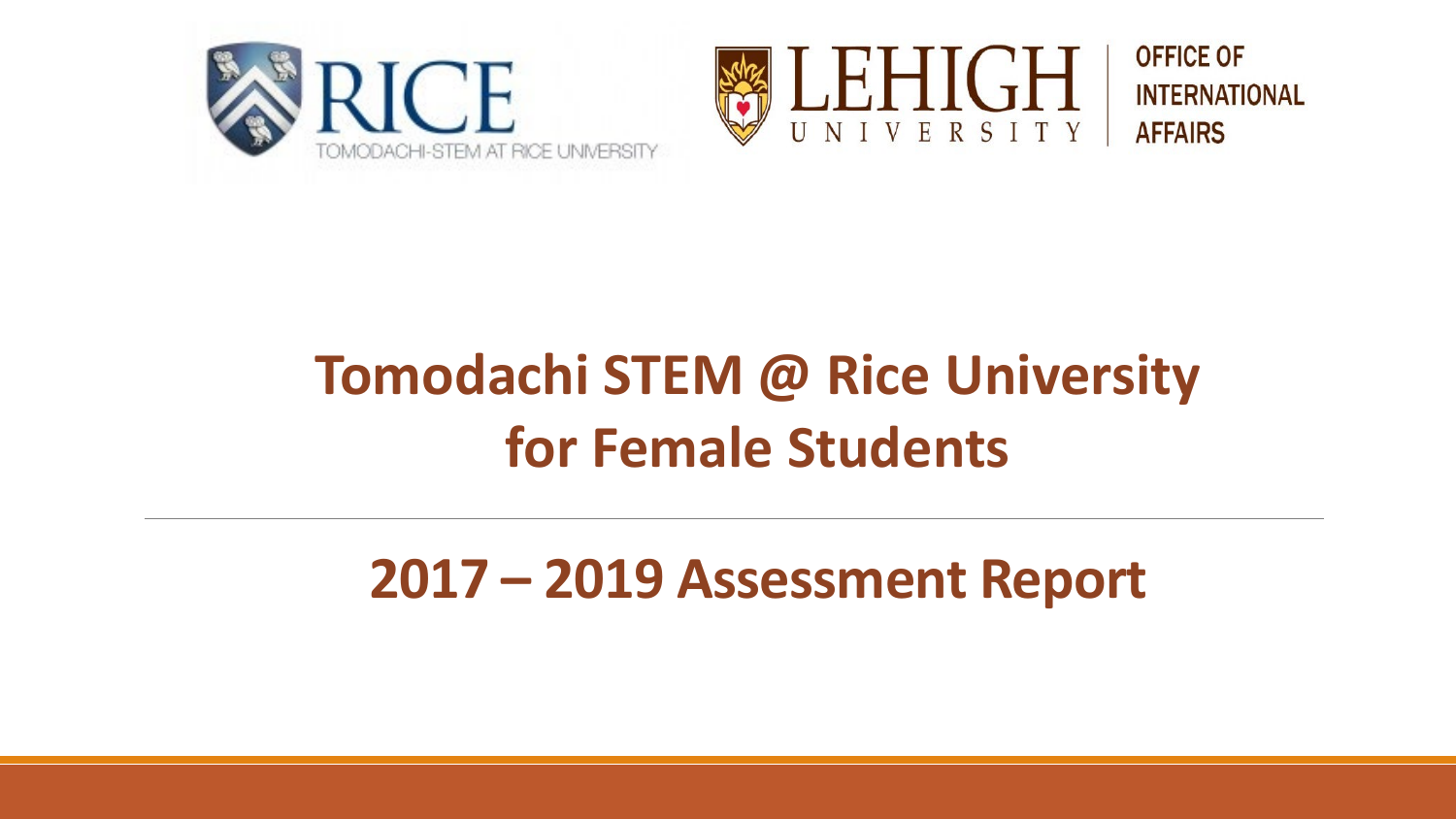### **Description**

This report summarizes the results of three years data collected to assess student learning outcomes for students participating in the Tomodachi STEM @ Rice University for Female Students, between 2017-2019. This assessment was completed by Dr. Cheryl Matherly, Vice President and Vice Provost for International Affairs at Lehigh University, and Junchi Zheng and Mary Beth Grove, graduate students enrolled in the College of Education at Lehigh University.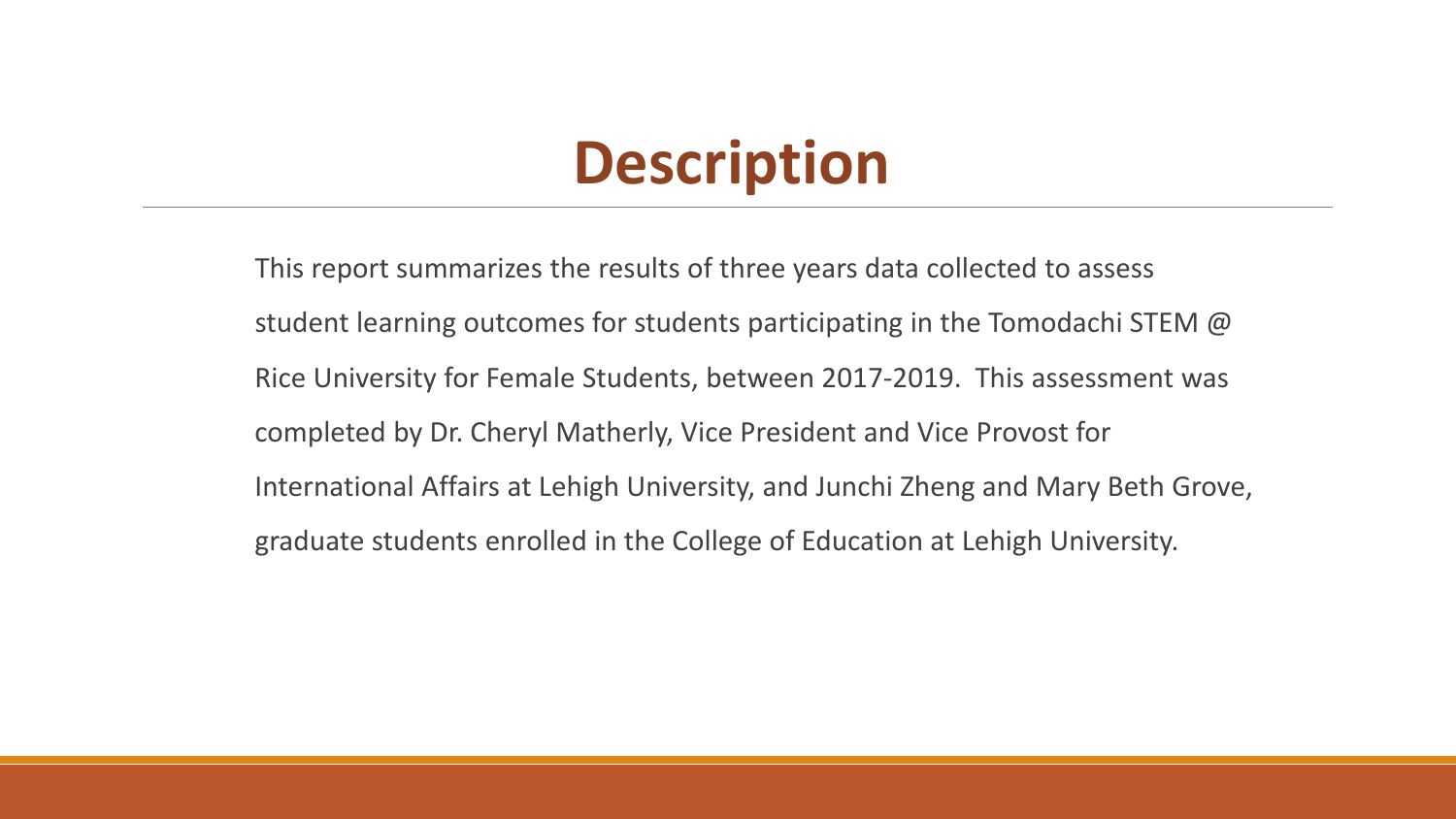### **Student Outcomes**

Student learning was assessed on the following dimensions:

Host country language development;

Students' comfort level when interacting with people from other cultures;

Student knowledge, skills, and understandings relevant to being effective researchers;

Students' career decision making and planning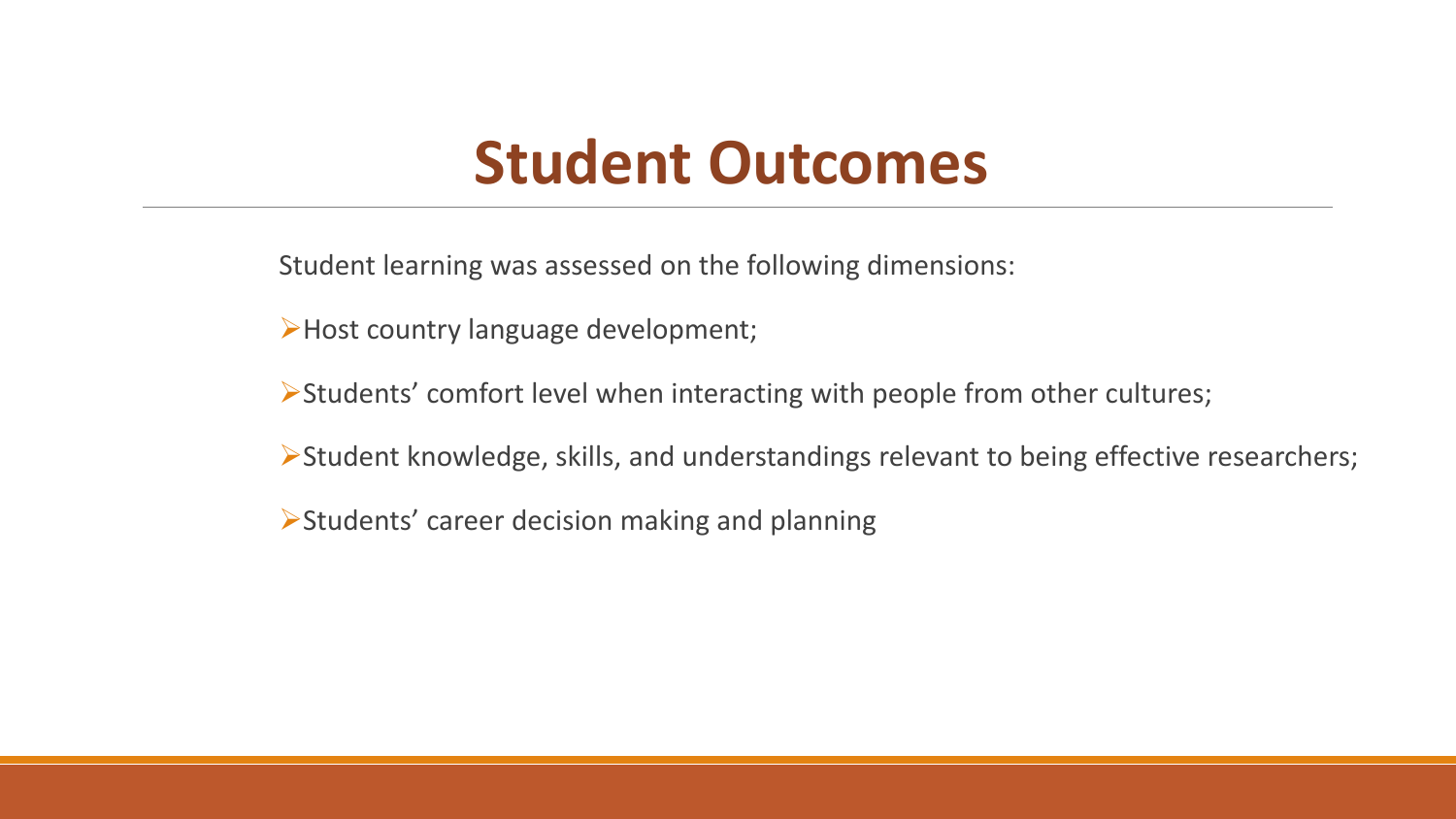### **Assessment Plan**

Five instruments were used to assess student learning. Students were asked to complete each of the assessments at the start and conclusion of their research internships. Student participation in the assessments was voluntary. When possible, the assessments were made available in Japanese and students were invited to respond to open ended questions in Japanese.

- *Host country language development:* Attitudes of EFL Secondary Students towards Learning English Language (AtLE)
- *Students' comfort level when interacting with people from other cultures*: Intercultural Effectiveness Scale (IES)
- *Student knowledge, skills, confidence, and understandings relevant to being effective researchers*;
	- Undergraduate Scientists Measuring Outcomes of Research Experiences (USMORE)
	- General Self-Efficacy Scale (GSE)
- *Students' career decision making and planning*: Collaboratively developed questionnaire and open ended questions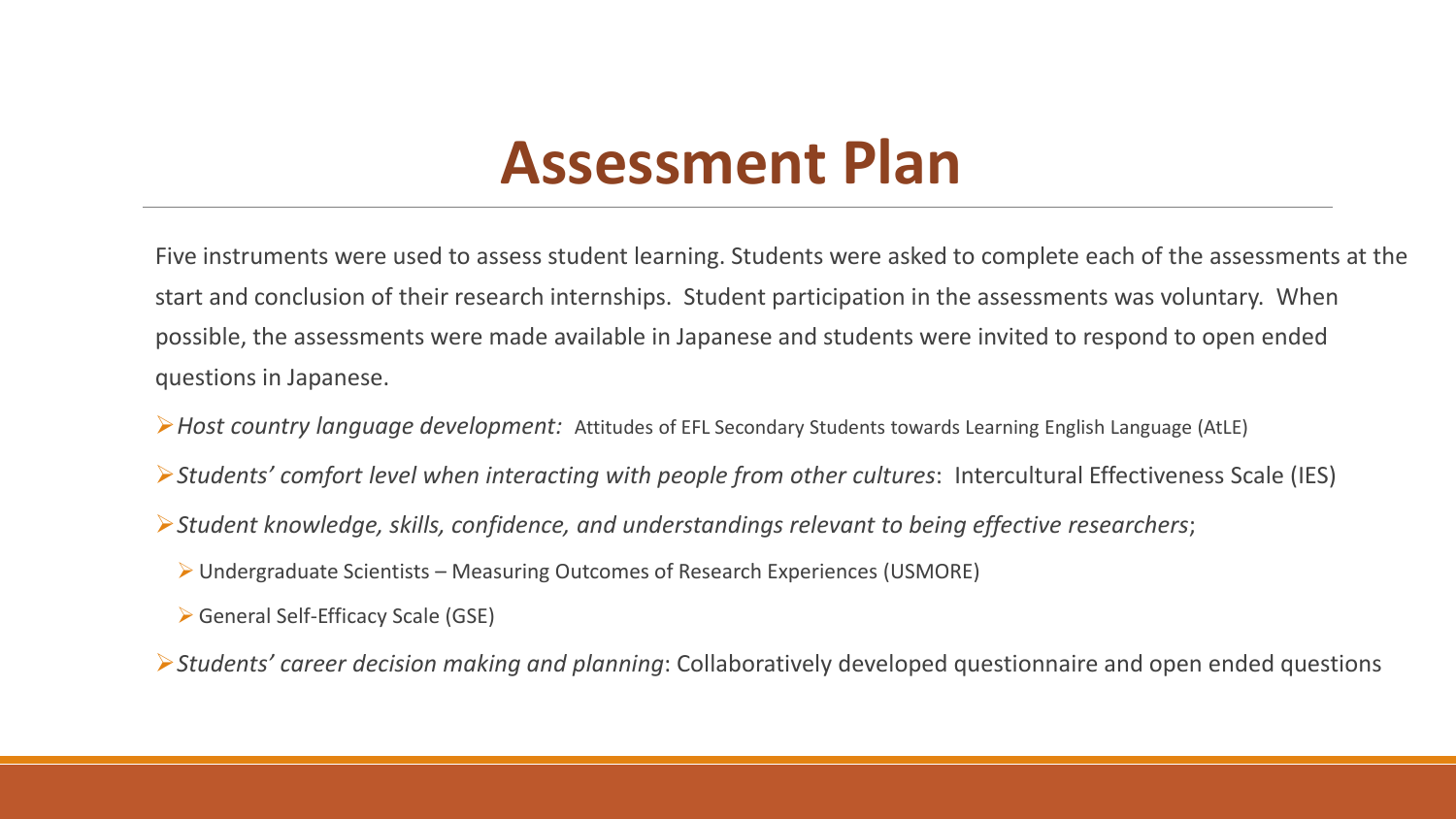### Reasons for Participation (n=19)

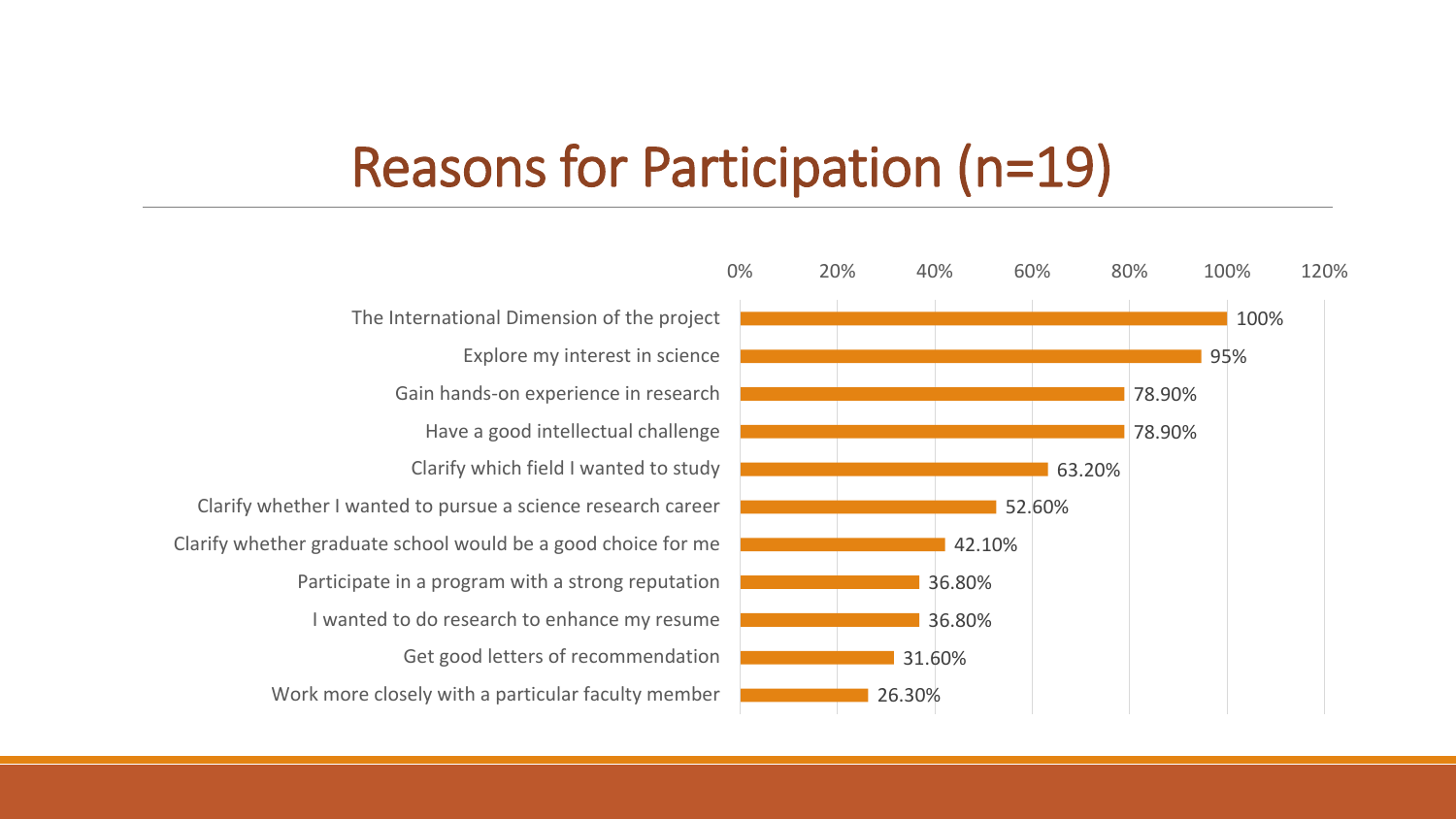# Attitudes toward speaking and learning English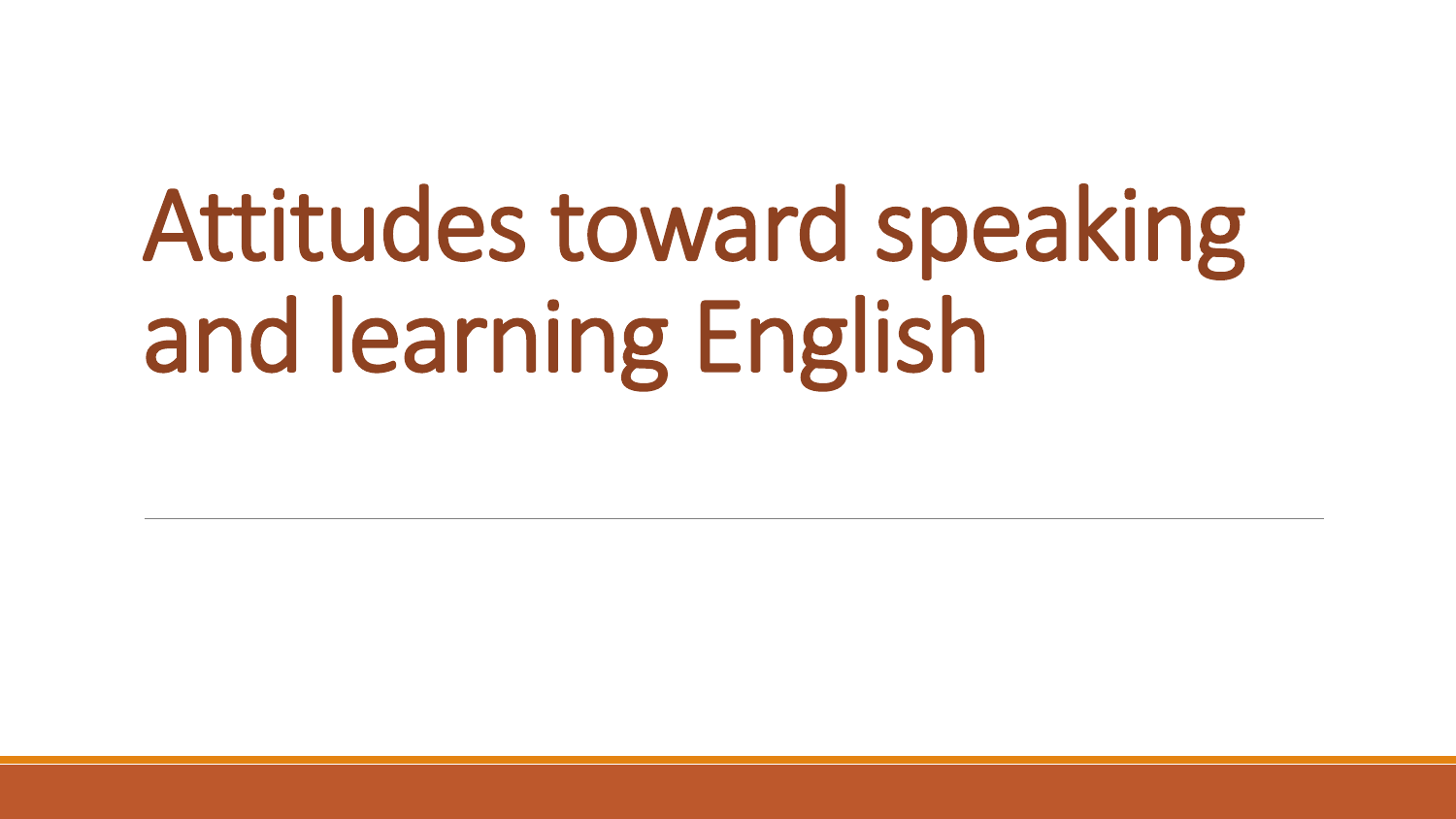## **Attitudes Towards Learning English (AtLE)**

The AtLE survey (Jafre Zainol Abidin, Pour-Mohammadi, & Alzwari, 2011) includes 38 items that measure individuals' overall perceptions about the value, challenges, and skills related to English language learning; items are rated on a scale from (1) "strongly disagree" to (5) "strongly agree".

The AtLE items include three subscales:

- **1. Behavioral** aspect of attitude
	- E.g. "I like to give my opinions when speaking English"
- **2. Cognitive** aspect of attitude
	- E.g. "I am not satisfied with the way in which I speak English"
- **3. Emotional** aspect of attitude
	- E.g. "I feel excited when I communicate in English with others."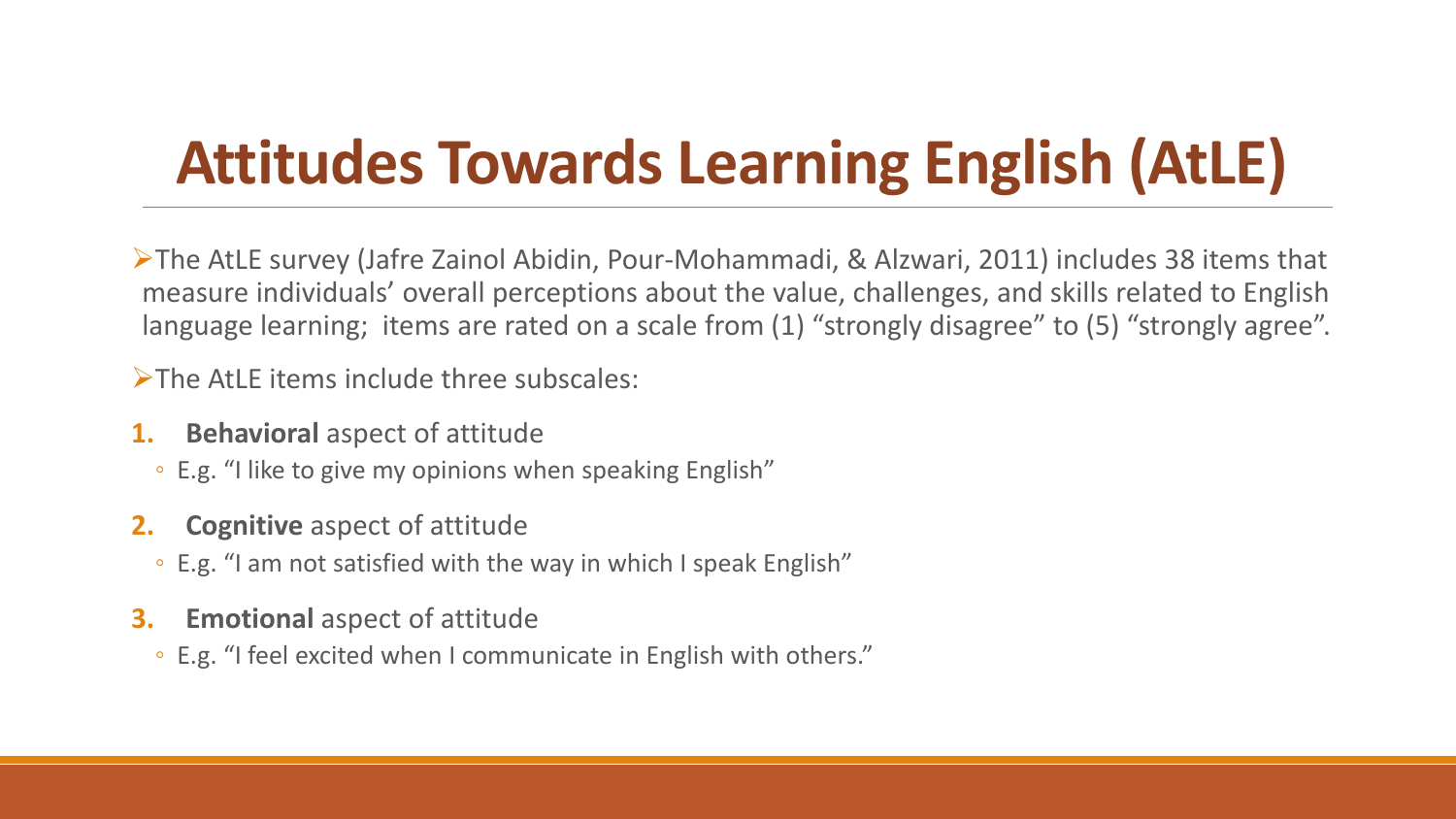### **Attitudes Towards Learning English (n=29)**

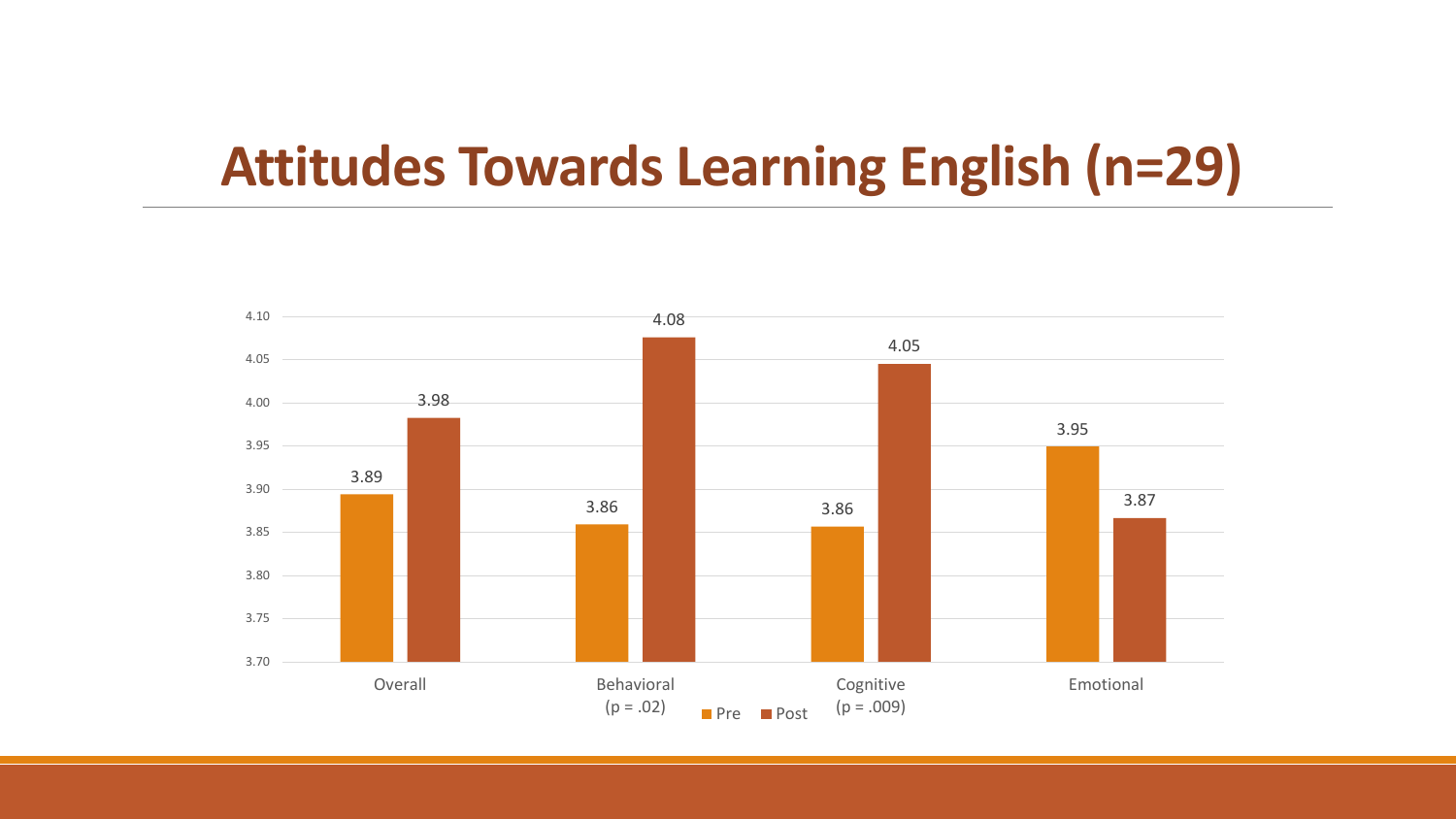### **Attitudes Towards Learning English (n=29) Individual Items**

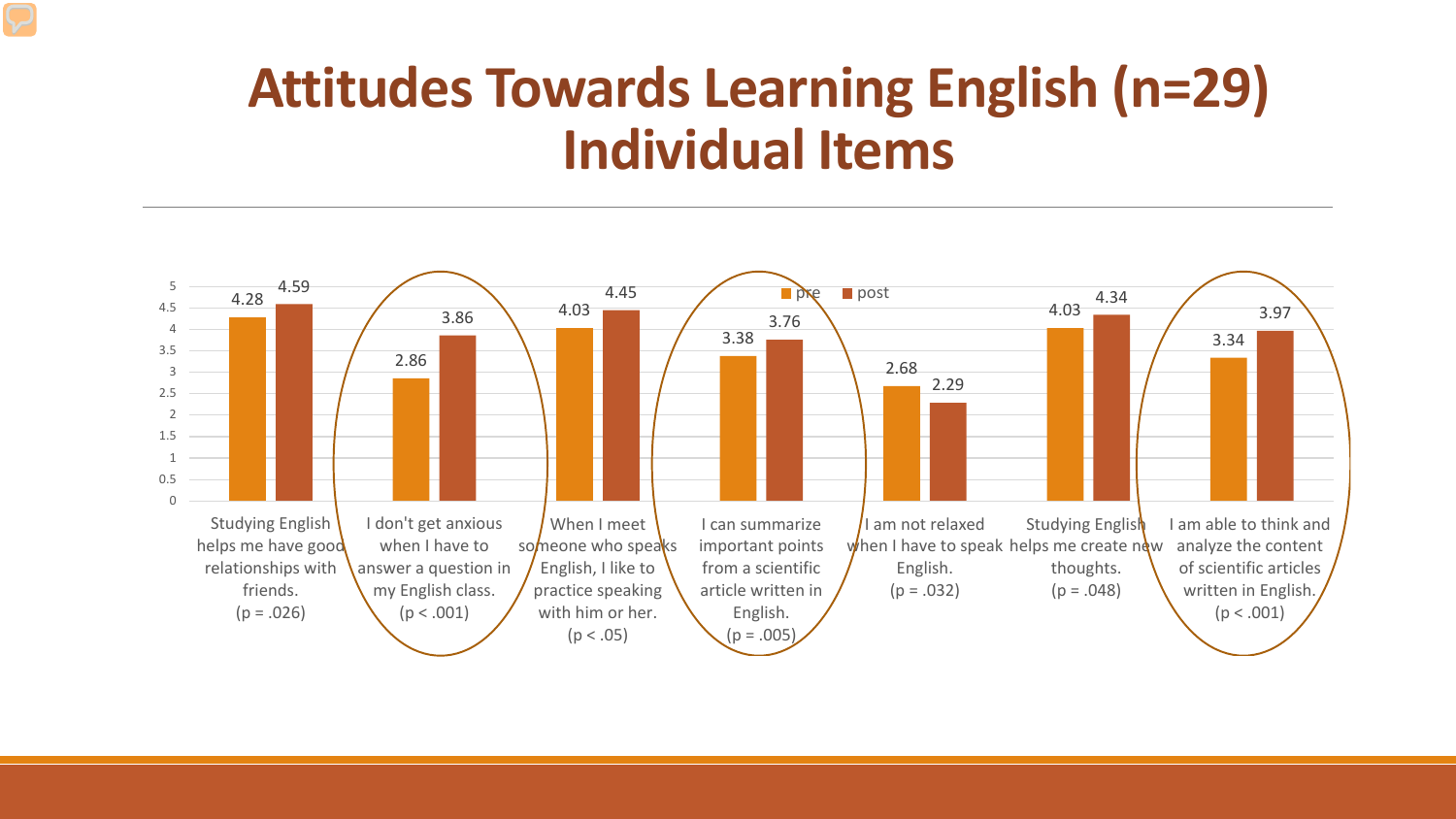### **Summary: AtLE Results**

- The scores of *Behavioral* and *Cognitive* aspects of attitudes increased significantly, suggesting that students demonstrated gains in their confidence in the use of English in personal and academic situations.
	- $\triangleright$  Students use of English for scientific purposes showed marked improvement over the course of the program.
- Students reported a decline in the *Emotional* dimension. This suggests that by the end of the program, students demonstrated a less positive attitude about speaking English. This assessment was completed at the end of the internship, and may reflect that students were simply tired of speaking English intensively as non-native speakers.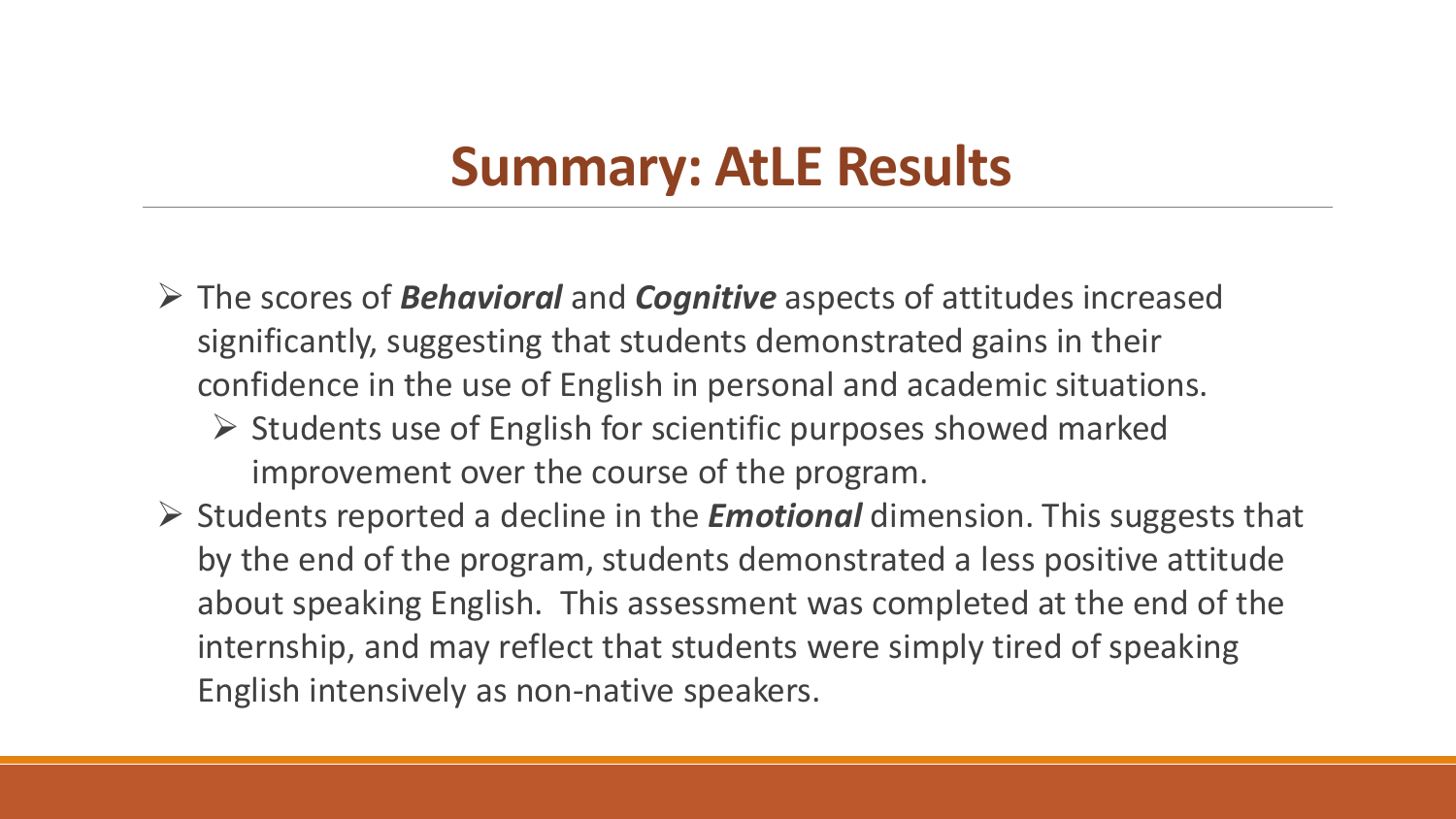### Intercultural Learning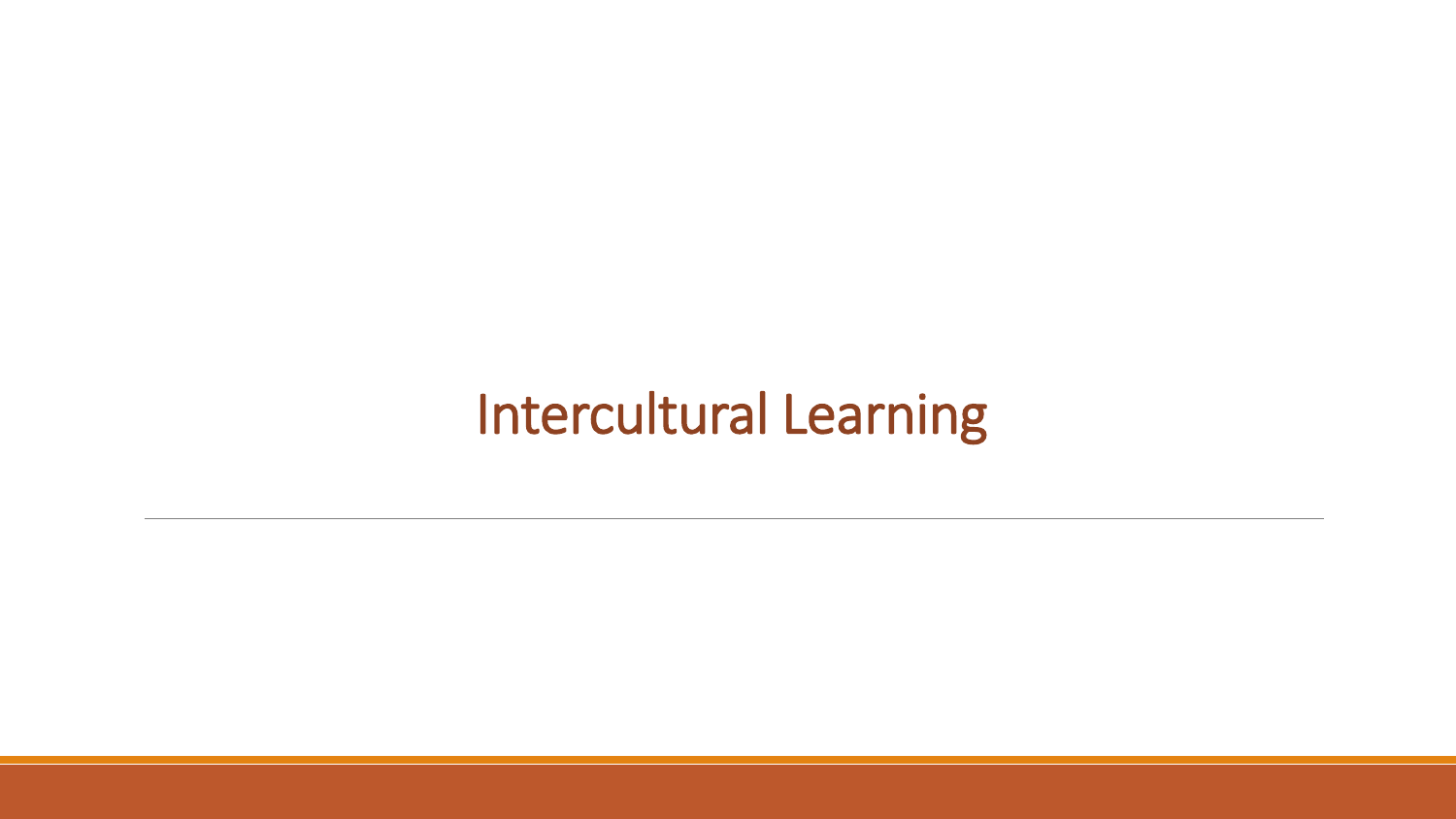### Intercultural Effectiveness Scale (IES)\*

- The IES (Mendenhall, Stevens, Bird, Oddou, & Osland, 2011) is a statistically valid and reliable self-assessment to evaluate intercultural competences between pre- and post-experience. It includes an "Overall Intercultural Effectiveness Score," and scores on three dimensions and six subscales:
- **Continuous Learning** Perception of and willingness to engage intercultural interactions and knowledge
	- **Self-Awareness -** It assesses how aware the respondent is of personal strengths and how much she reflects on this knowledge in order to pursue personal development and healthy relationships with various kinds of people.
	- **Exploration -** Fundamental desire to learn new things and strategically seek out new experiences that can cause learning or a change in the respondent's perspective and behavior.

\* The IES was only administered in 2018 and 2019.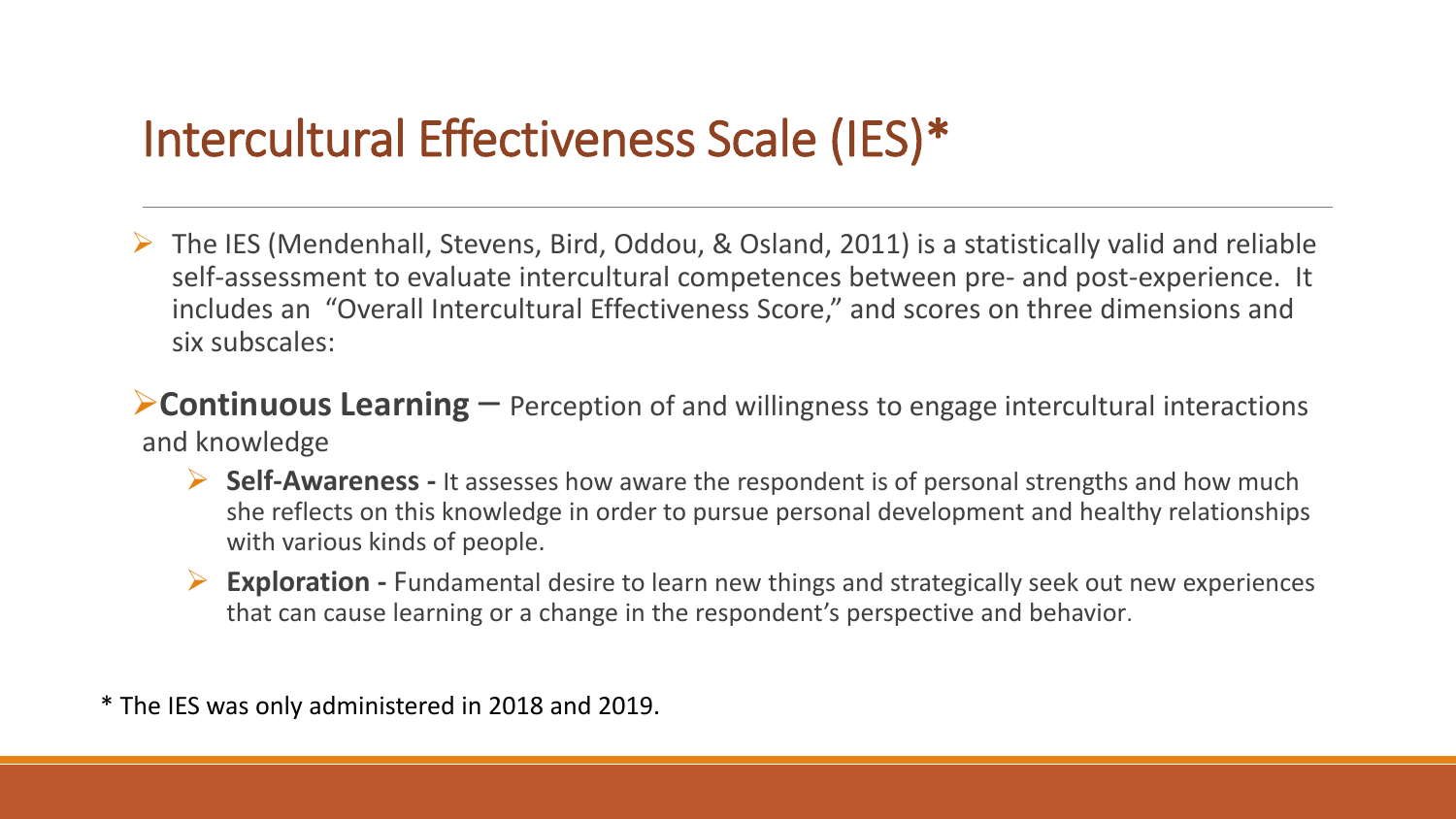### Intercultural Effectiveness Scale (IES); cont.

**Interpersonal Engagement** – Level of dedication to, and interest in, developing positive cross-cultural knowledge and intercultural relationships

- **World Orientation -** The degree to which the respondent is interested in other cultures and the people who live in them
- **Relationship Development -** Initiating and maintaining relationships with people from other cultures

**Hardiness** – Level of, and willingness to engage, patience and understanding when engaging in potentially stressful intercultural interactions

- **Positive Regard -** The degree to which the respondent naturally assumes people are trustworthy, hardworking and generally good.
- **Emotional Resilience –** It measures the respondent's level of emotional strength and her ability to cope with challenging emotional experiences. It also assesses her capacity to recover quickly from psychologically and emotionally stressful situations and setbacks. How she manages these kinds of experiences influences her tendency to remain open, develop relationships, and interact effectively with others.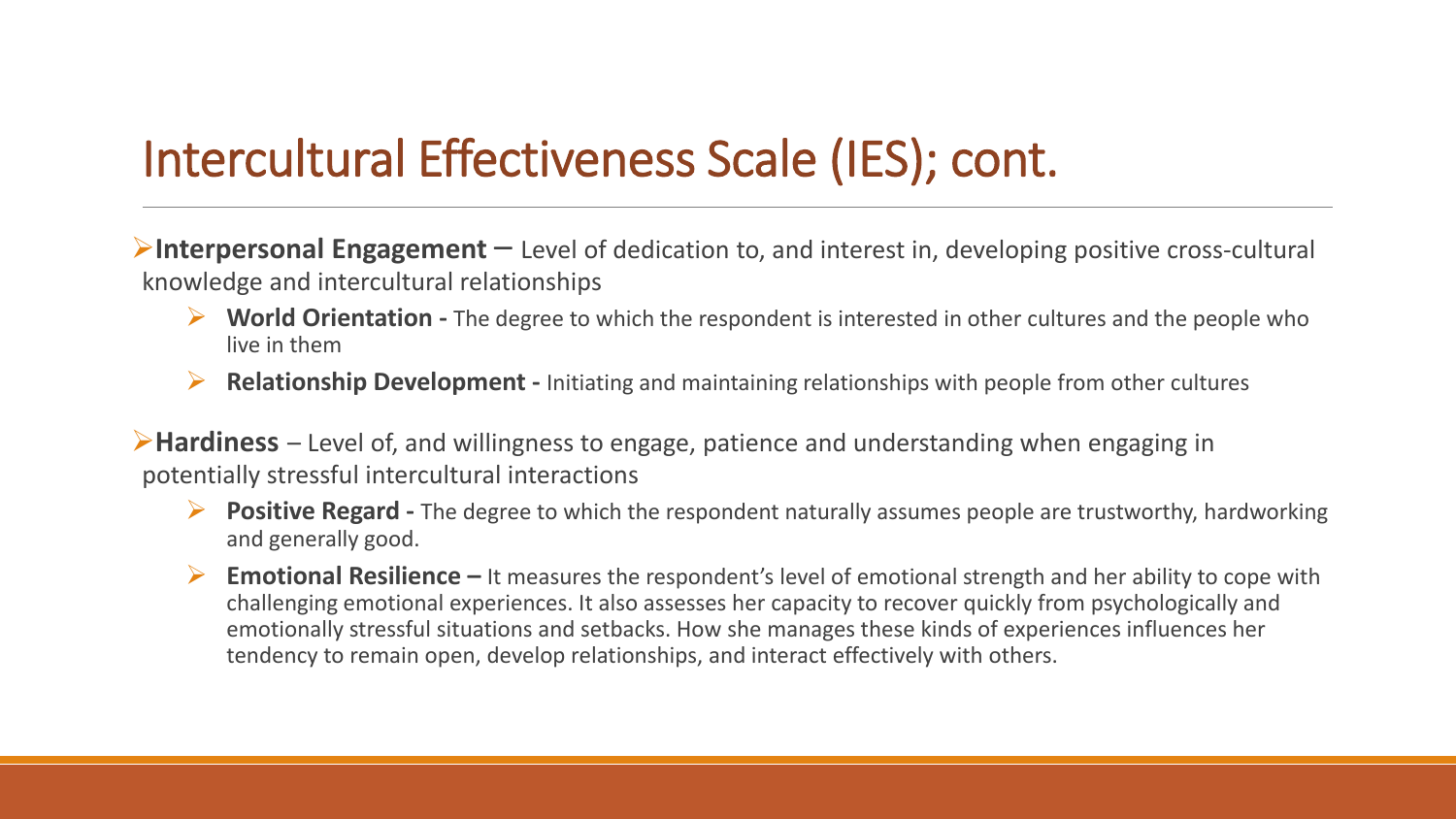# **IES Pre & Post results (n=19)**

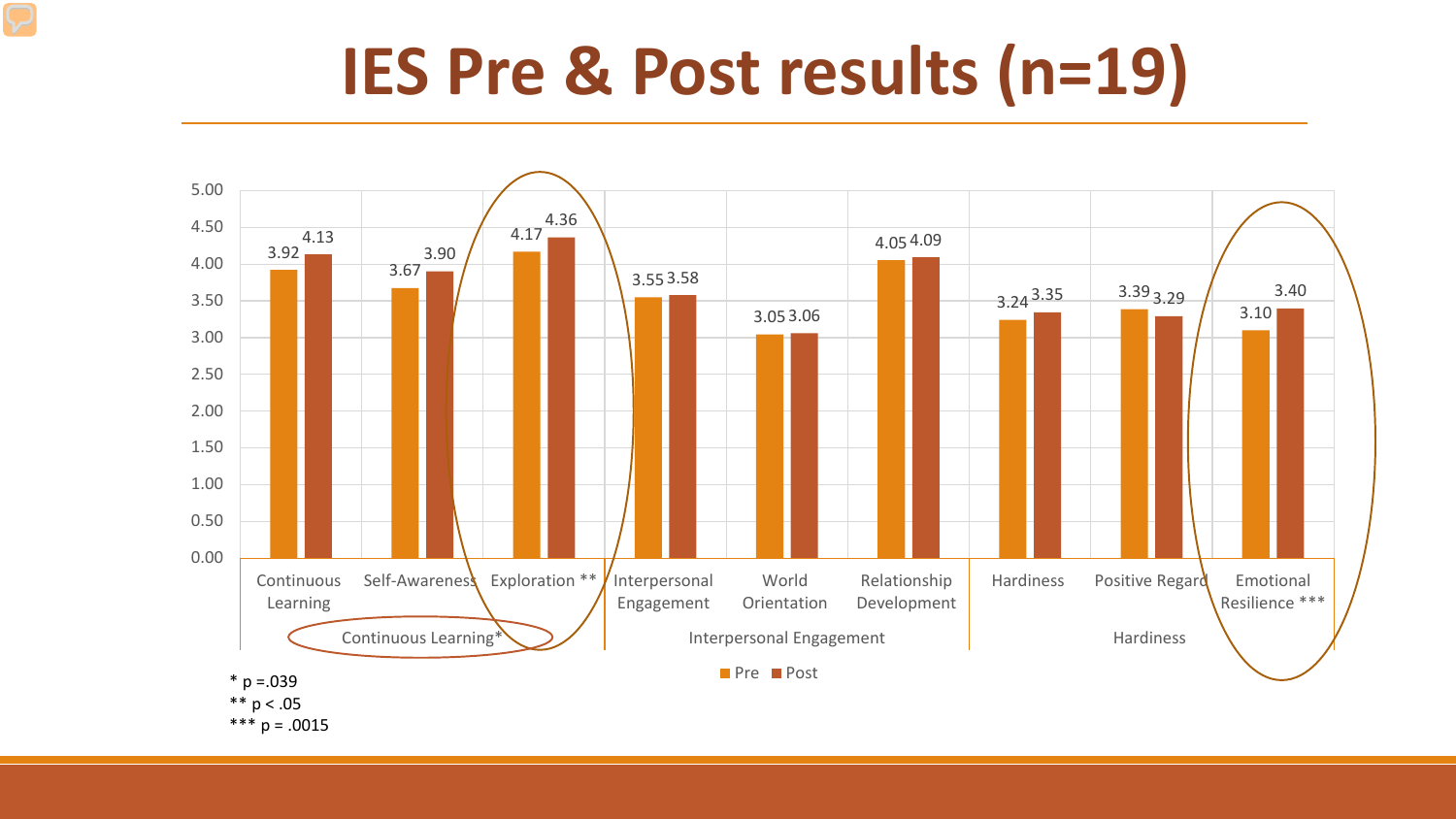#### IES Results, Summary

- Gain on the *Continuous Learning* dimension is statistically significant,
	- *"People who consistently strive to learn new things are more successful working across cultures or demographic differences."*
	- $\triangleright$  Suggests that students developed greater confidence in their ability to learn about other countries and engage intercultural interactions.
- $\triangleright$  Gain on the sub-dimension **Exploration** is statistically significant.
	- *"Being open to ideas, values, norms, situations, and behaviors that are different from your own."*
	- $\triangleright$  Suggests that students perceived that they became more inquisitive, curious, and open to new ideas and experiences.
- Gain on the sub-dimension *Emotional Resilience* is statistically significant,
	- *"Level of emotional strength and ability to cope with challenging emotional experiences."*
	- $\triangleright$  Suggests that students perceived that they coped better with challenging emotional situations and had more energy to continue learning about the foreign culture or diverse groups and develop and maintain effective relationships with them.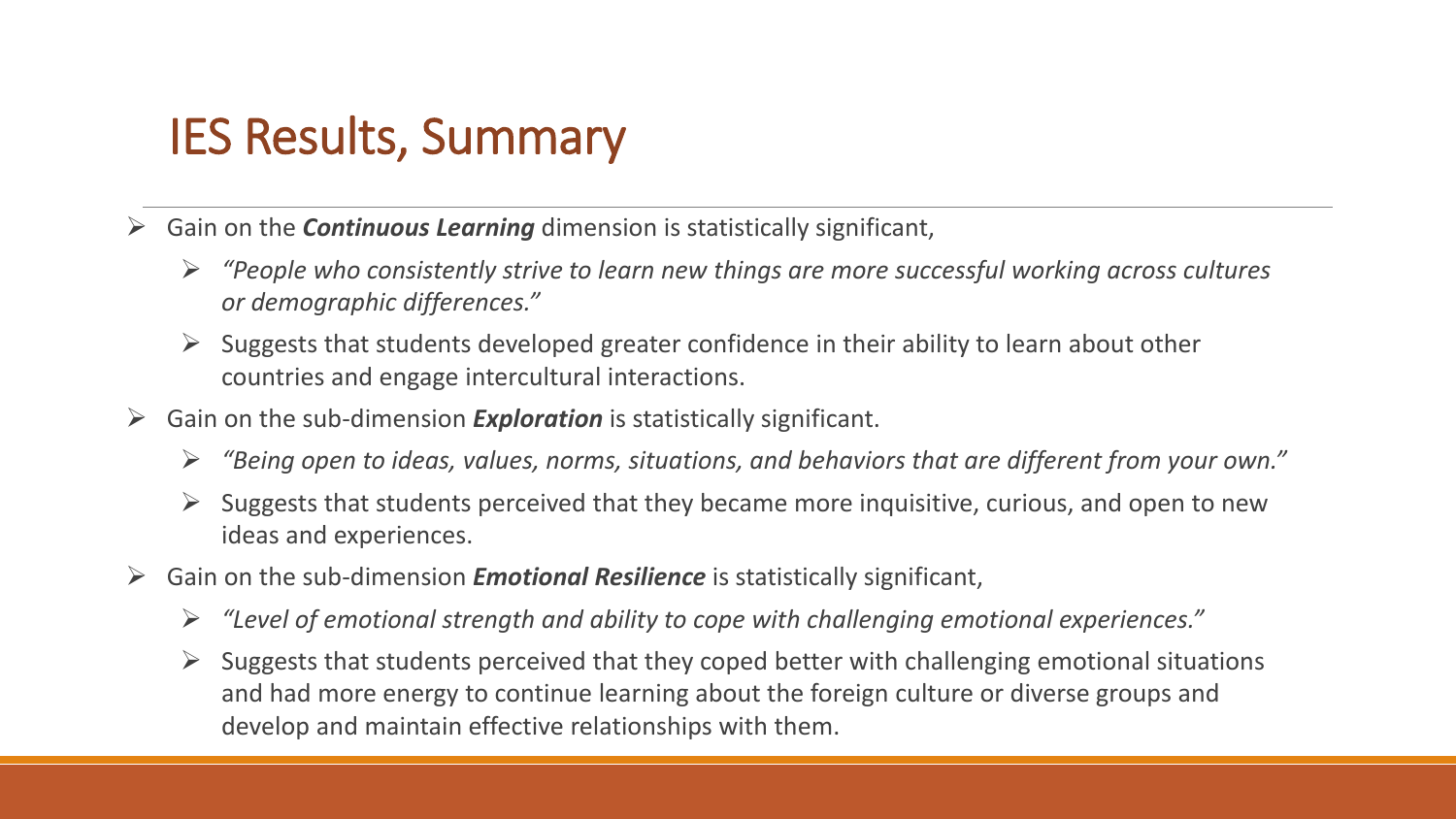# Research Skills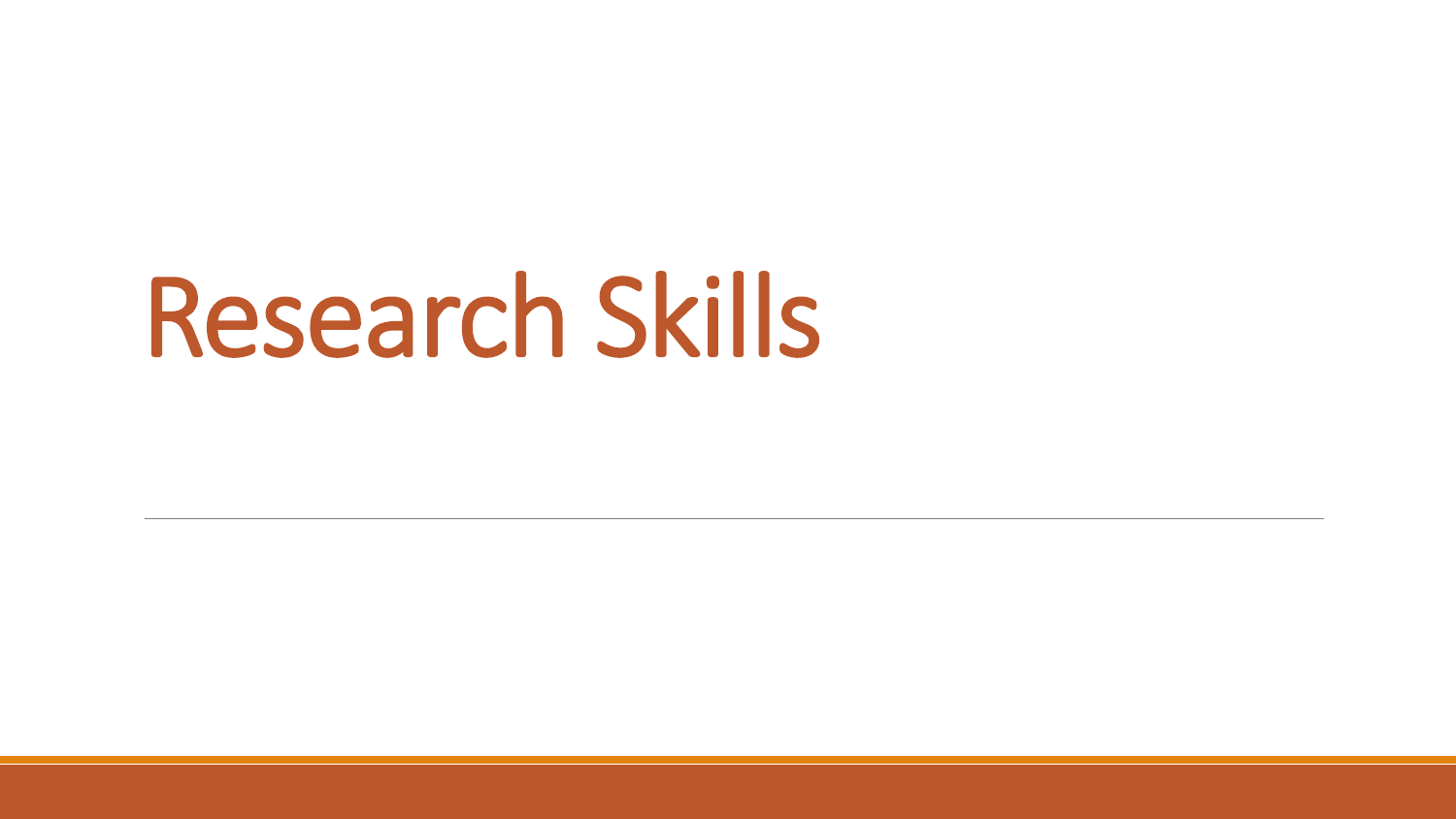### Undergraduate Scientists- Measuring Outcomes of Research Experiences Student Survey (USMORE-ss)

The USMORE–ss (Maltese, Harsh, & Jung, 2017) is composed of seven constructs to assess students' levels of experience, knowledge, and skills directly related to being a researcher:

- 1. Reading and understanding research literature (9 items)
	- Interpreting and critiquing the results presented in literature
- 2. Collecting research data (5 items)
	- Troubleshooting theoretical errors in research during data collection
- 3. Programming skills (3 items)
	- Computer programming for statistical analysis/modeling of numerical data
- 4. Analyzing and interpreting research data (6 items)
	- Interpreting statistical analysis of research in the field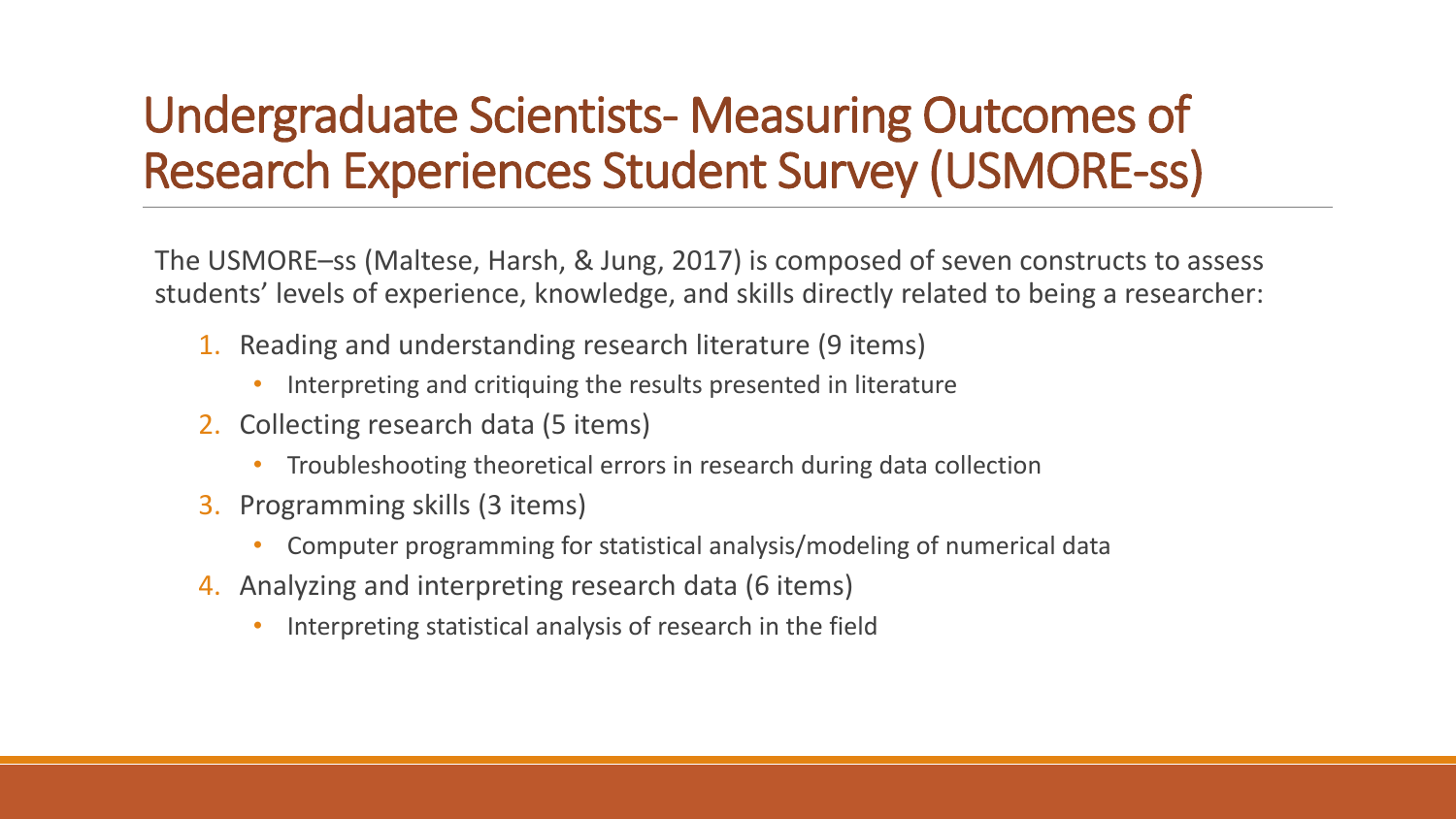# USMORE (Cont.)

- 5. Scientific communication (5 items)
	- Writing up research methods
- 6. Understanding of the field and the research process (5 items)
	- Understanding the social or cultural practices of your field
- 7. Confidence in your research related abilities (5 items).
	- Working independently to complete "basic" research tasks (e.g., data entry, weighing of samples.)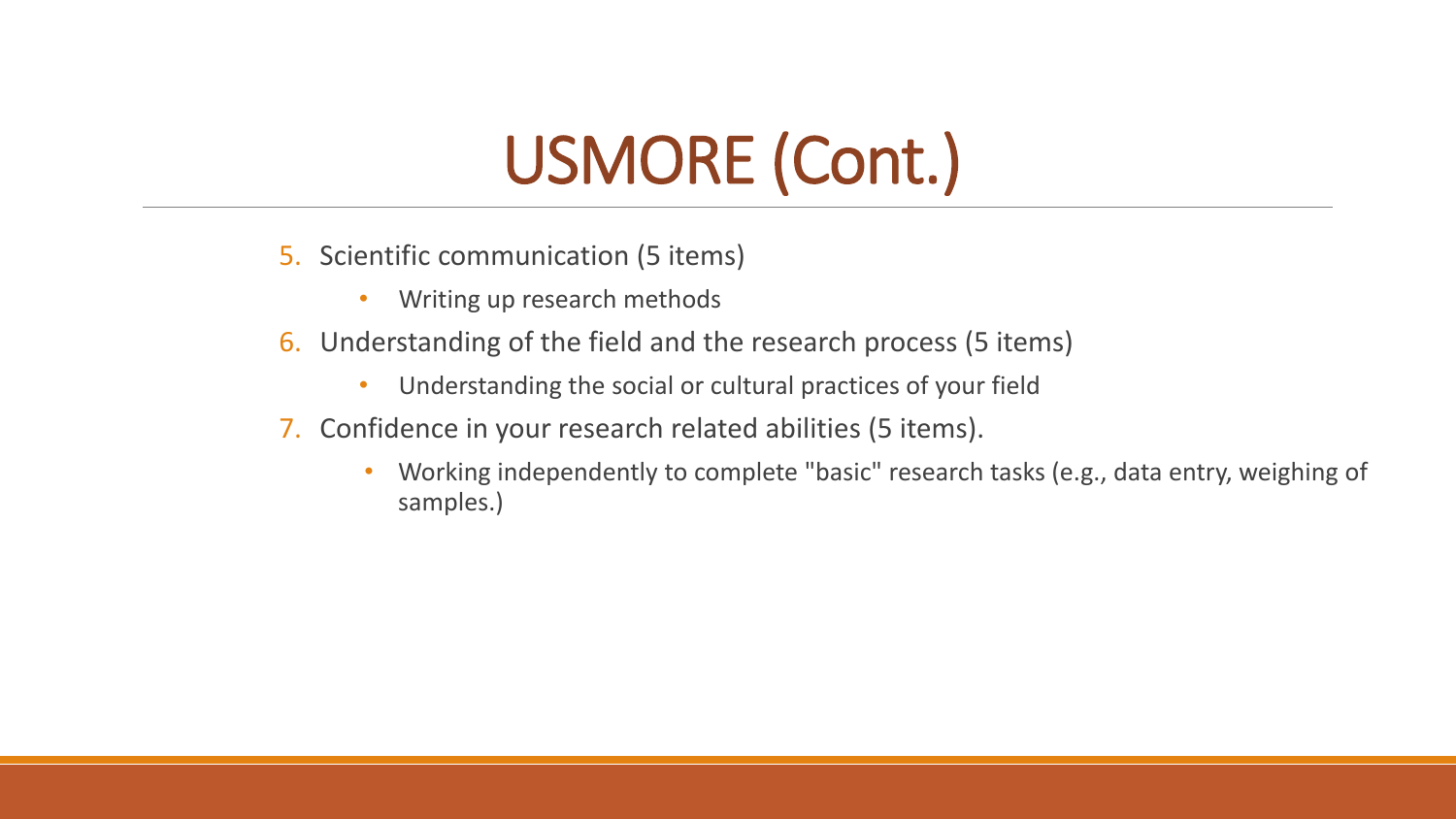### **USMORE-Subscales (n=29)**

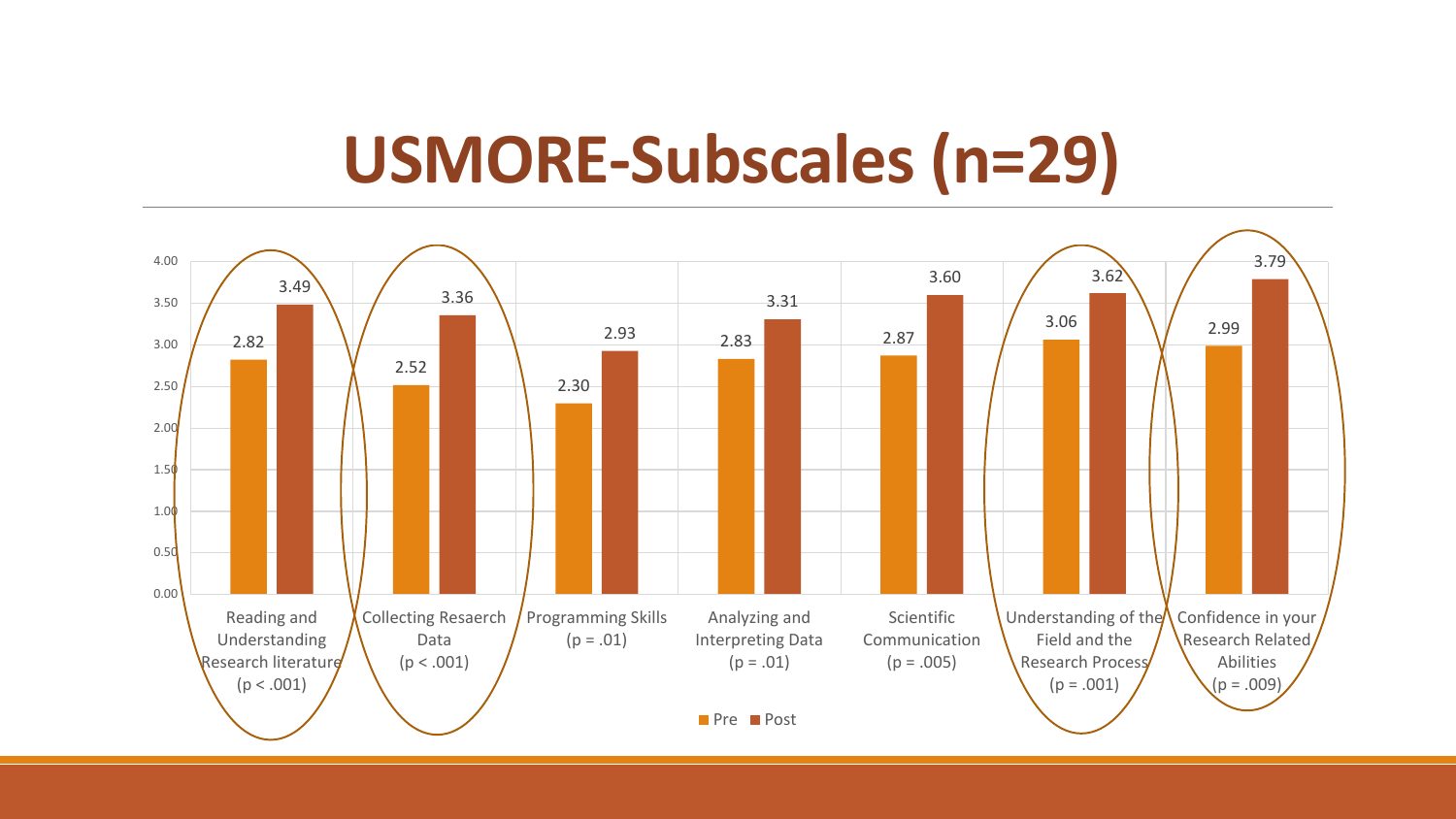# **USMORE Results, Summary**

- Students reported **statistically significant gains on all the subscales,** in particular in student confidence/understanding of:
	- *Reading and Understanding the Research Literature*
	- *Collecting Research Data*
	- *Understanding of the Field & Research Process*
	- *Confidence in Your Research Related Abilities*
- Suggests that they perceived **greater confidence and enhanced skills in conducting research.**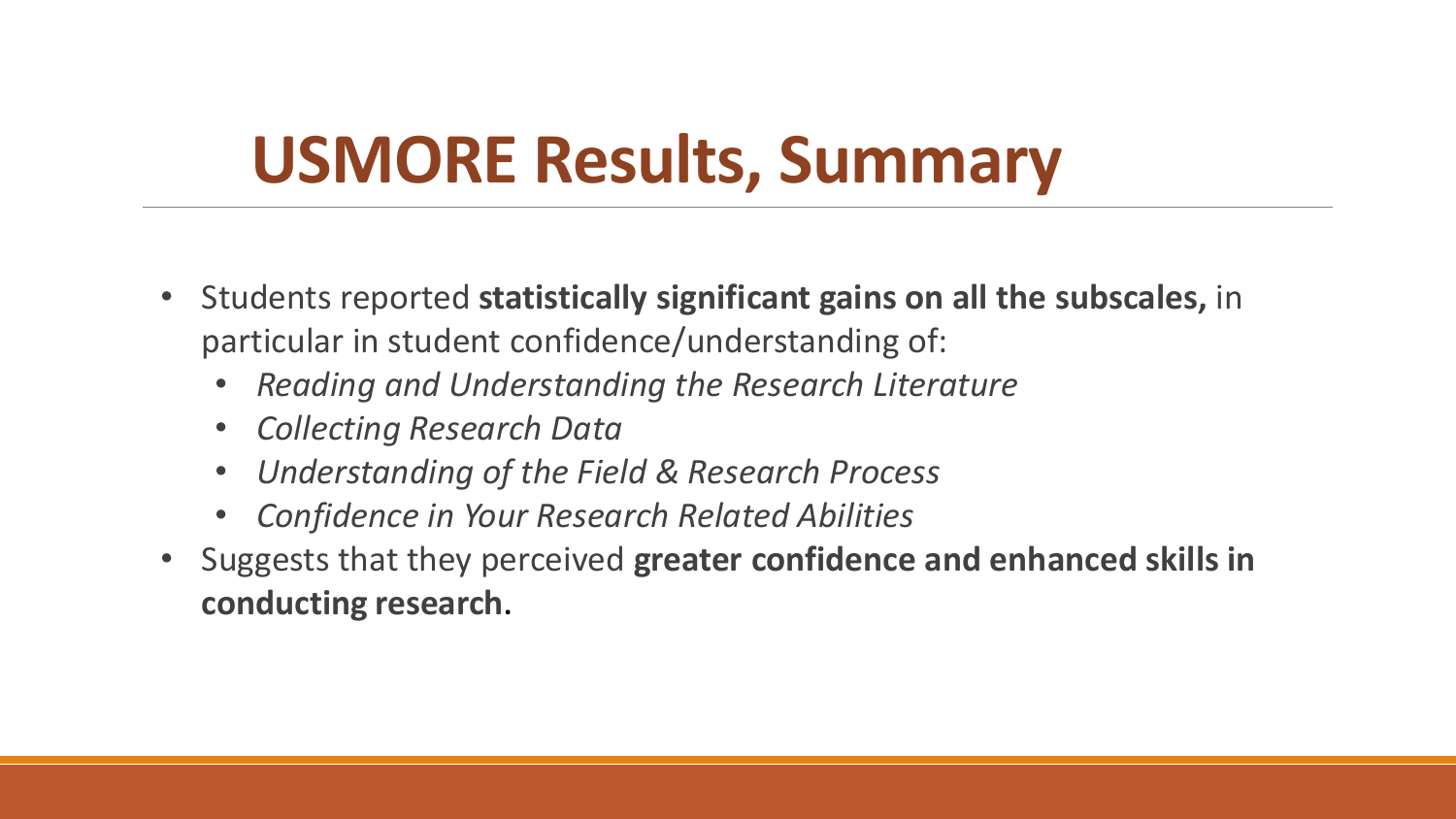# Self Efficacy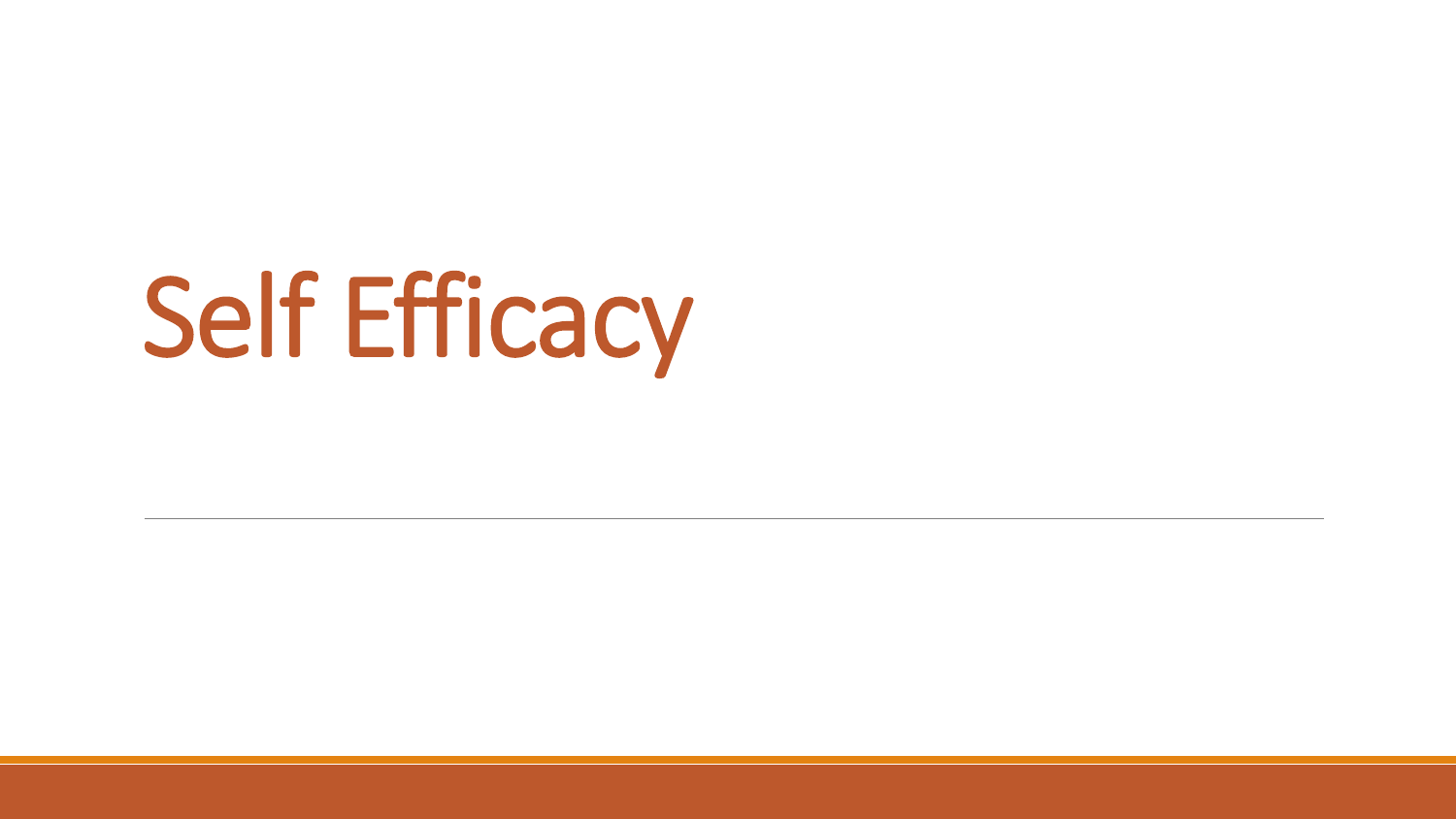### **General Self-Efficacy Scale**

- $\triangleright$  Beliefs about own ability to effectively cope with and successfully navigate novel, stressful, and/or difficult life events (Schwarzer & Jerusalem, 1995)
- General Self-Efficacy is positively correlated with many other important constructs, such as Optimism and Internal Control Beliefs, as well as positive attitudes toward productive activities such as learning a new language
- $\triangleright$  The instrument consists of 10 items, rated on the scale of 1 = Not at all true; 4 = Exactly true
- $\triangleright$  Sample items:
	- *"I can always manage to solve difficult problems if I try hard enough"*
	- *"I can solve most problems if I invest the necessary effort"*
	- *"I can remain calm when facing difficulties because I can rely on my coping abilities" "If I am in a bind, I can usually think of something to do"*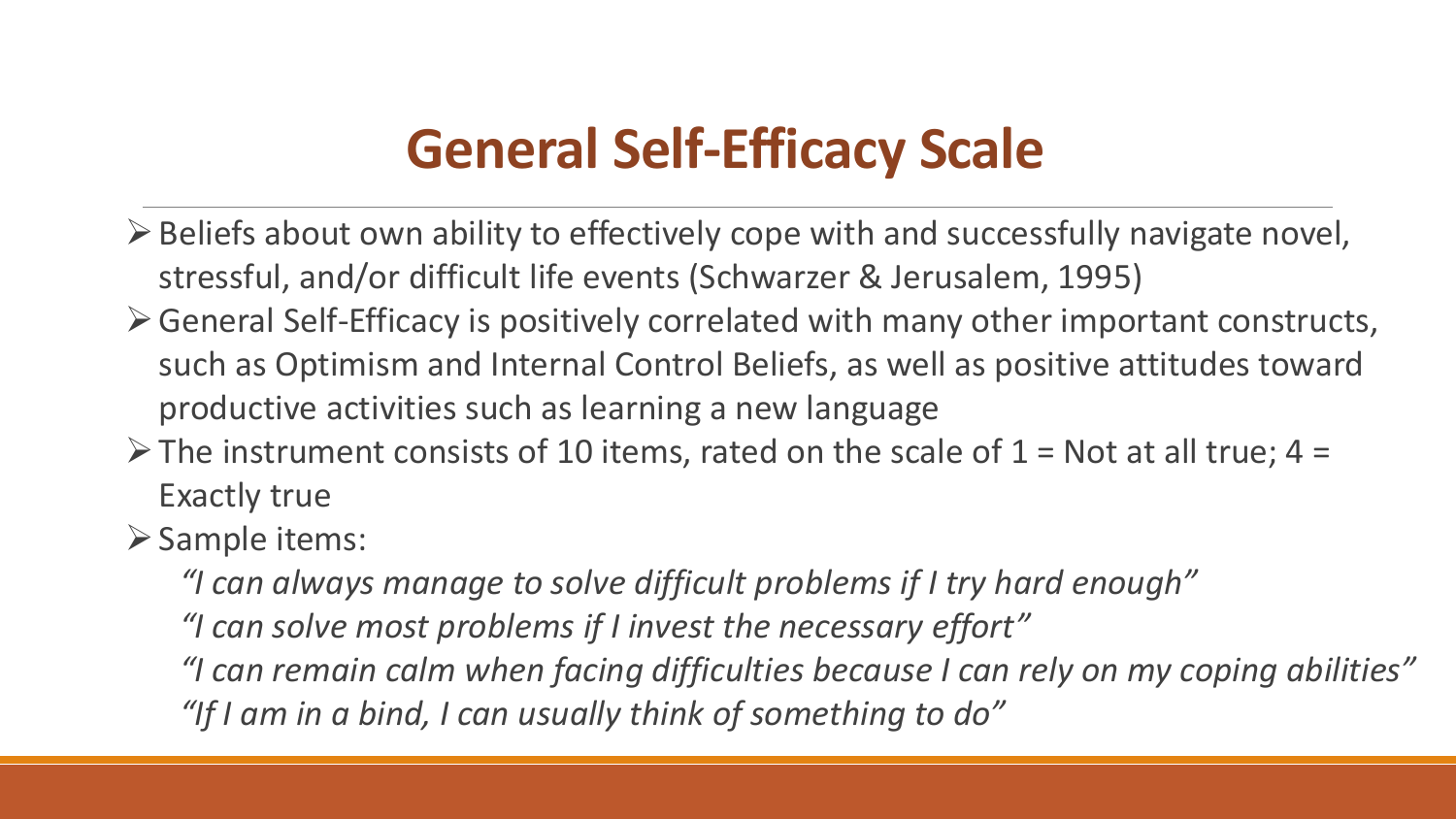### **Generalized Self-Efficacy Scale (n=29)**

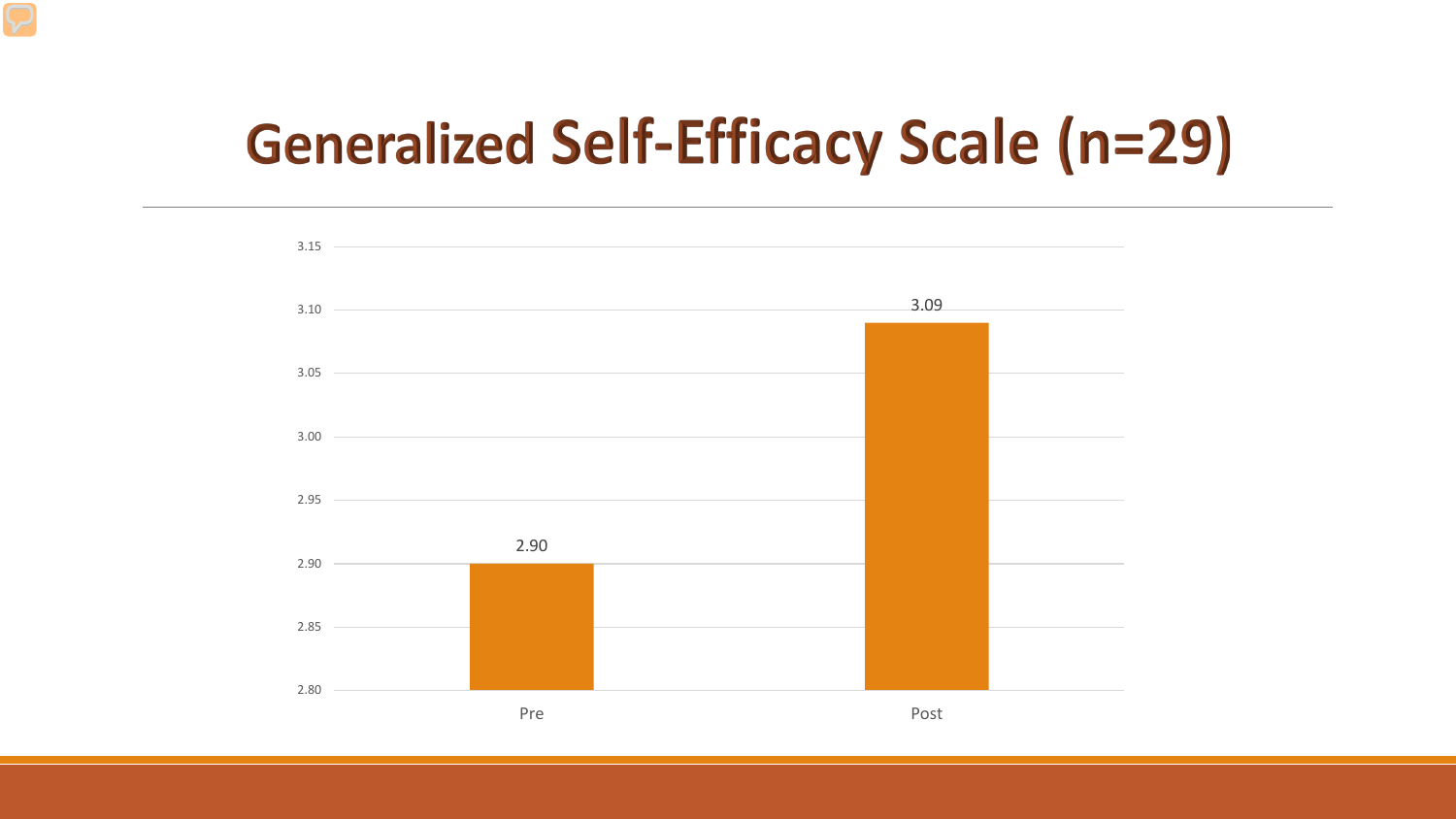### Generalized Self-Efficacy Scale, Items (n=29)

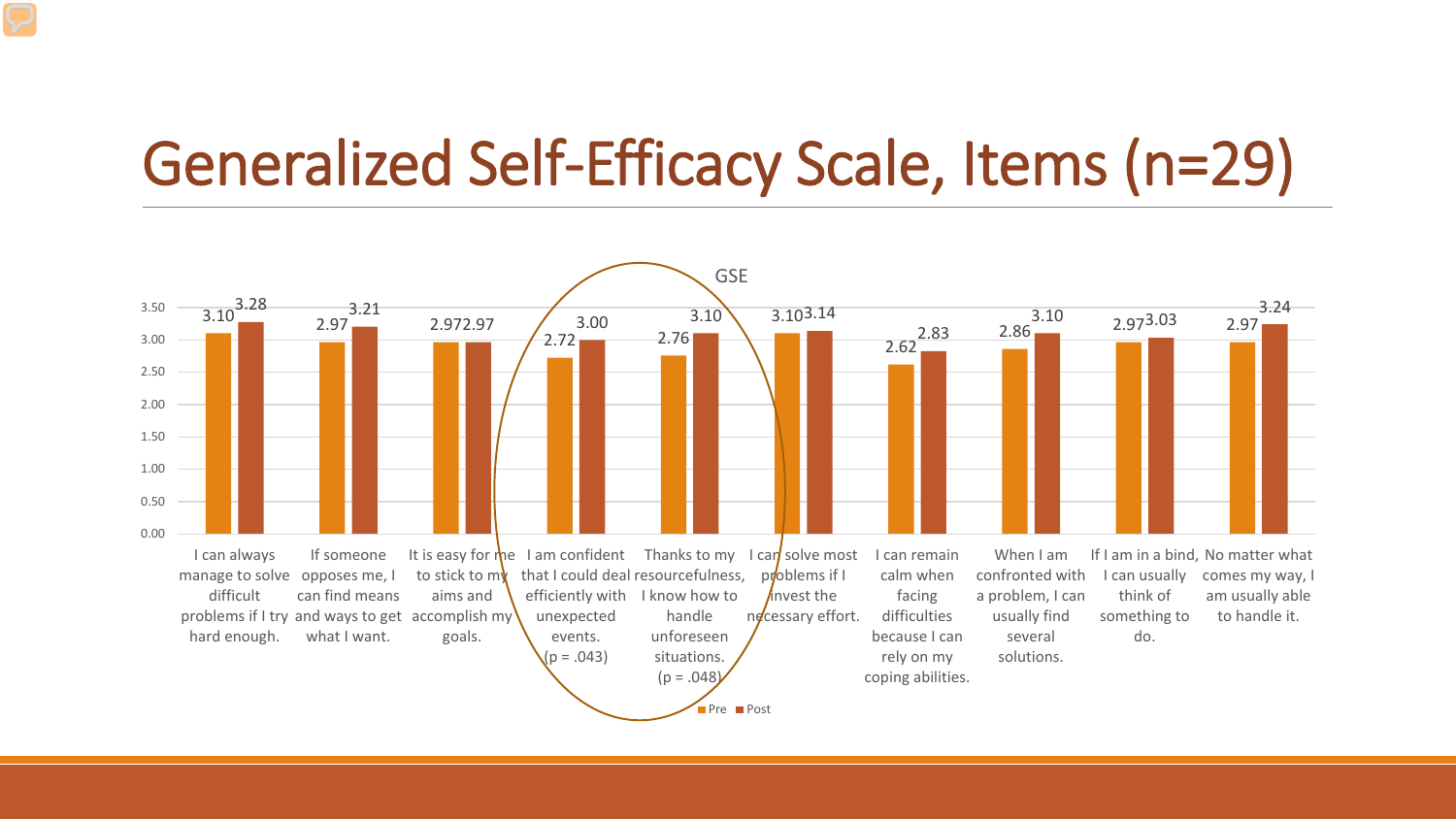### GSES Results, Summary

Students showed **gains on all the 10 items; 2 were statistically significant**:

- $\triangleright$  I am confident that I could deal efficiently with unexpected events.
- $\triangleright$  Thanks to my resourcefulness, I know how to handle unforeseen situations.
- The gains with these items were consistent with the scores on the **IES Emotional Resilience** sub-dimension, suggesting that student could deal with tough situations with greater confidence.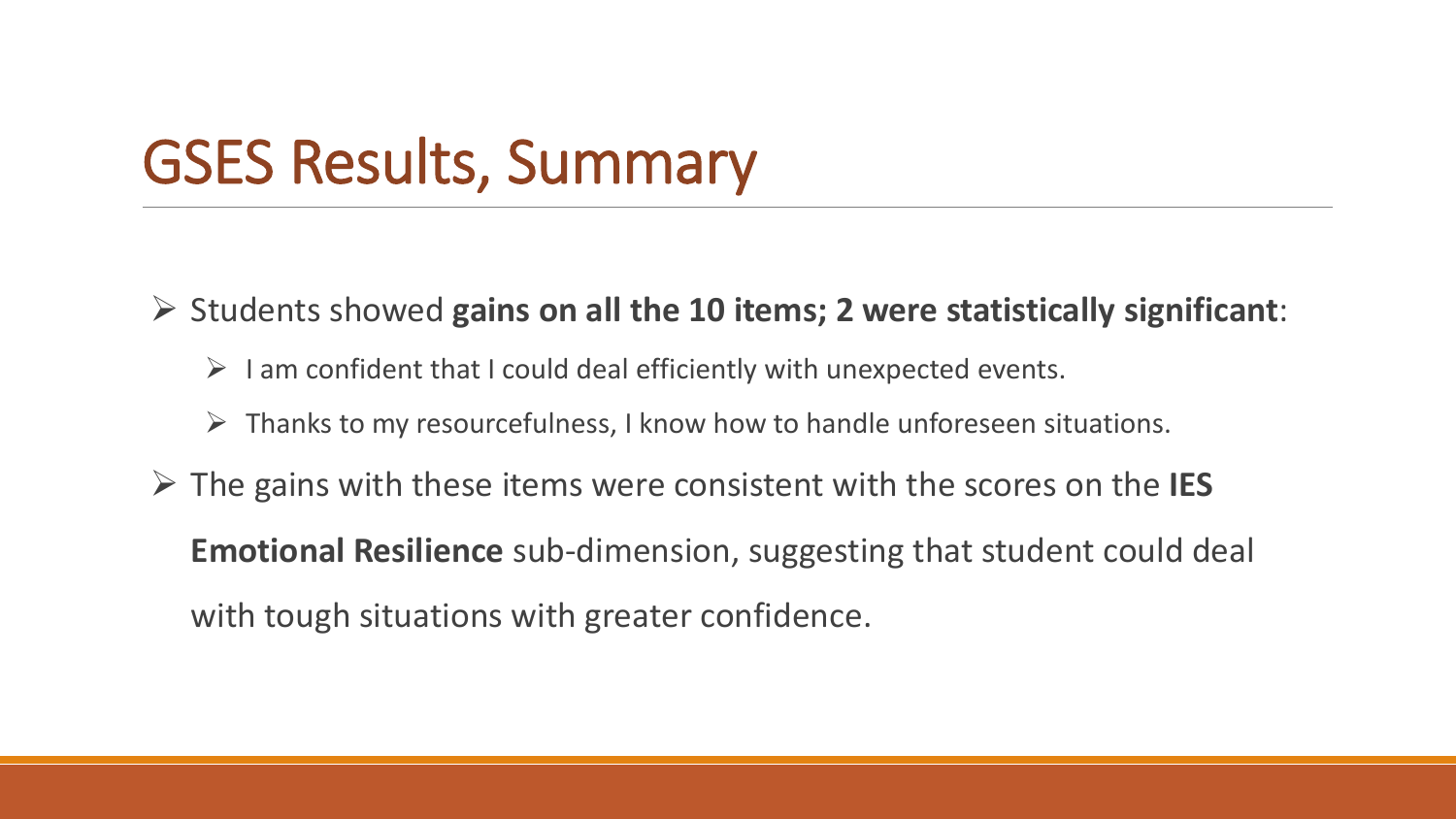# Career decision making and planning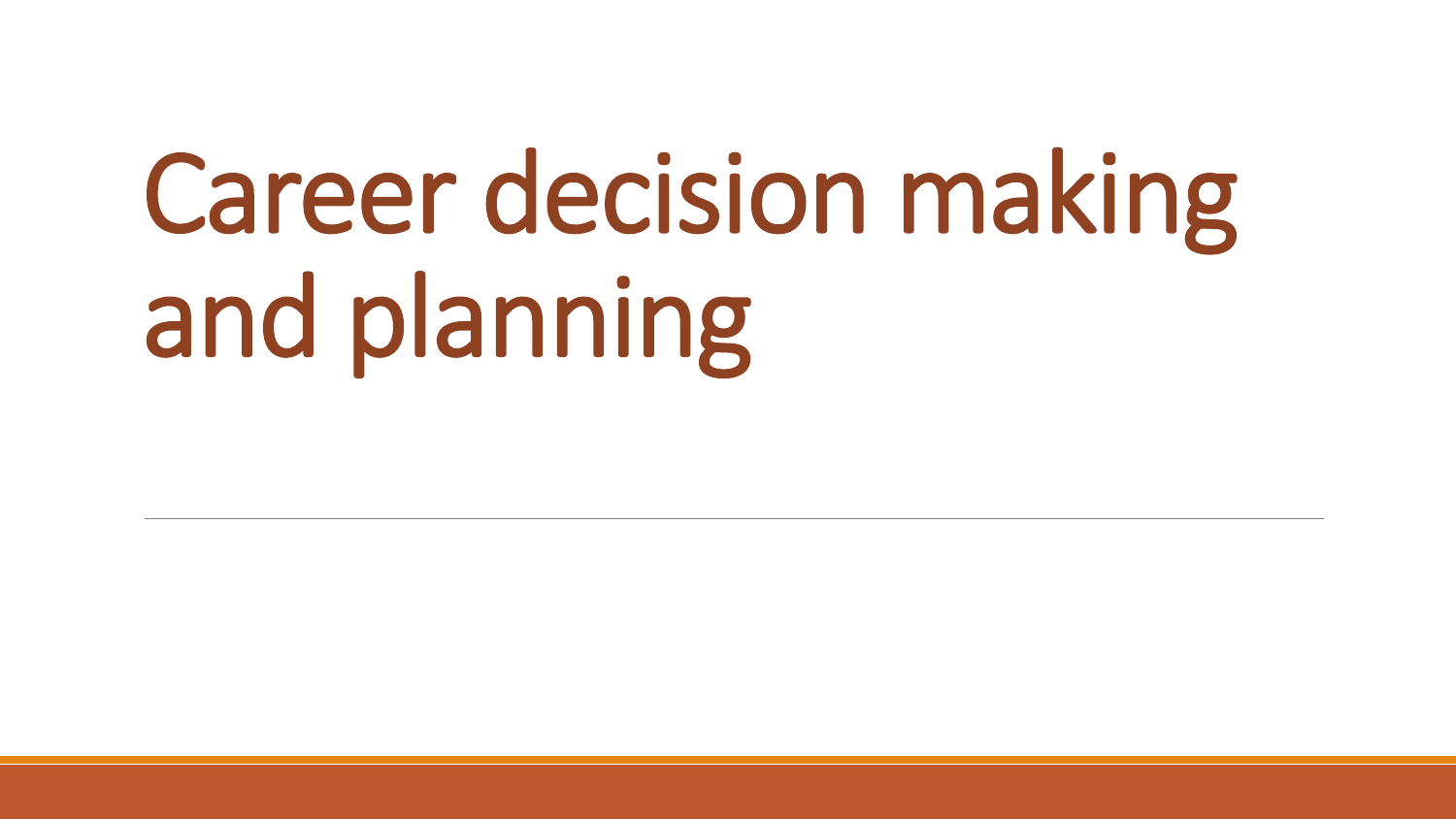### Overall Gains (n = 19)

**I am confident that I can be a valuable part of an international research collaboration.**



- $\geq$  100% of students had a positive experience with research.
	- Excellent: 79%
	- $\blacktriangleright$  Good: 21%
- **► 100% of students reported the research experience** prepared them for graduate school.
	- Strongly agree : 53%
	- Agree: 47%
- $\geq$  100% of students reported research experiences which field of study they wanted to pursue.
	- Strongly Agree: 26%
	- Agree: 74%
- ▶ 100% of students reported research experience prepared them for advanced coursework or thesis work. Strongly Agree: 47%
	- Agree: 53%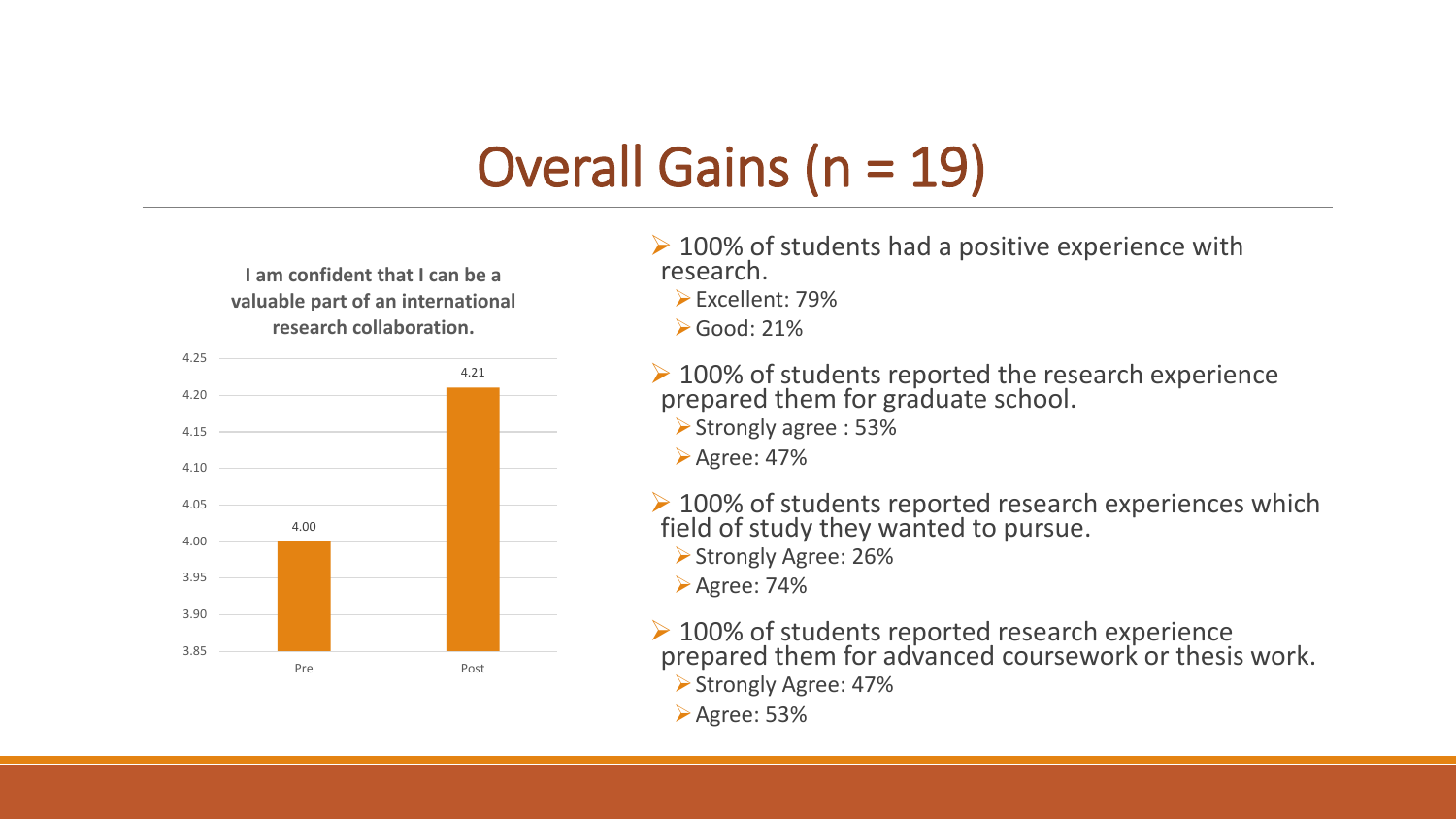### Changes in Future Plans (n=19)

Thinking about your future, how likely are you to…?

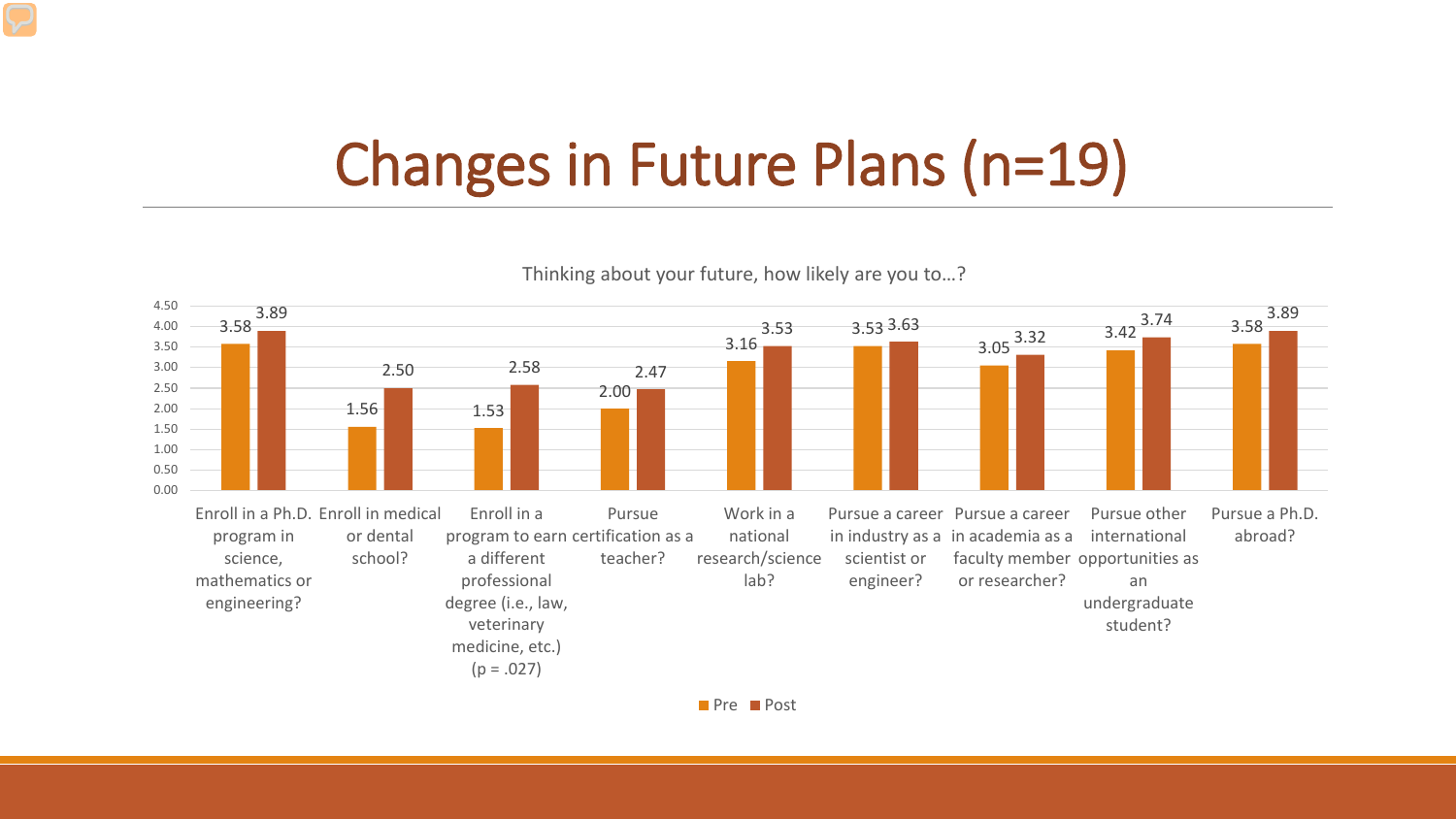# Career decision making and planning Results, Summary

- The students indicated **increased confidence in plans to attend graduate school**, as a result of participation in this program.
- Students also reported high **satisfaction with this program** in the postsurveys.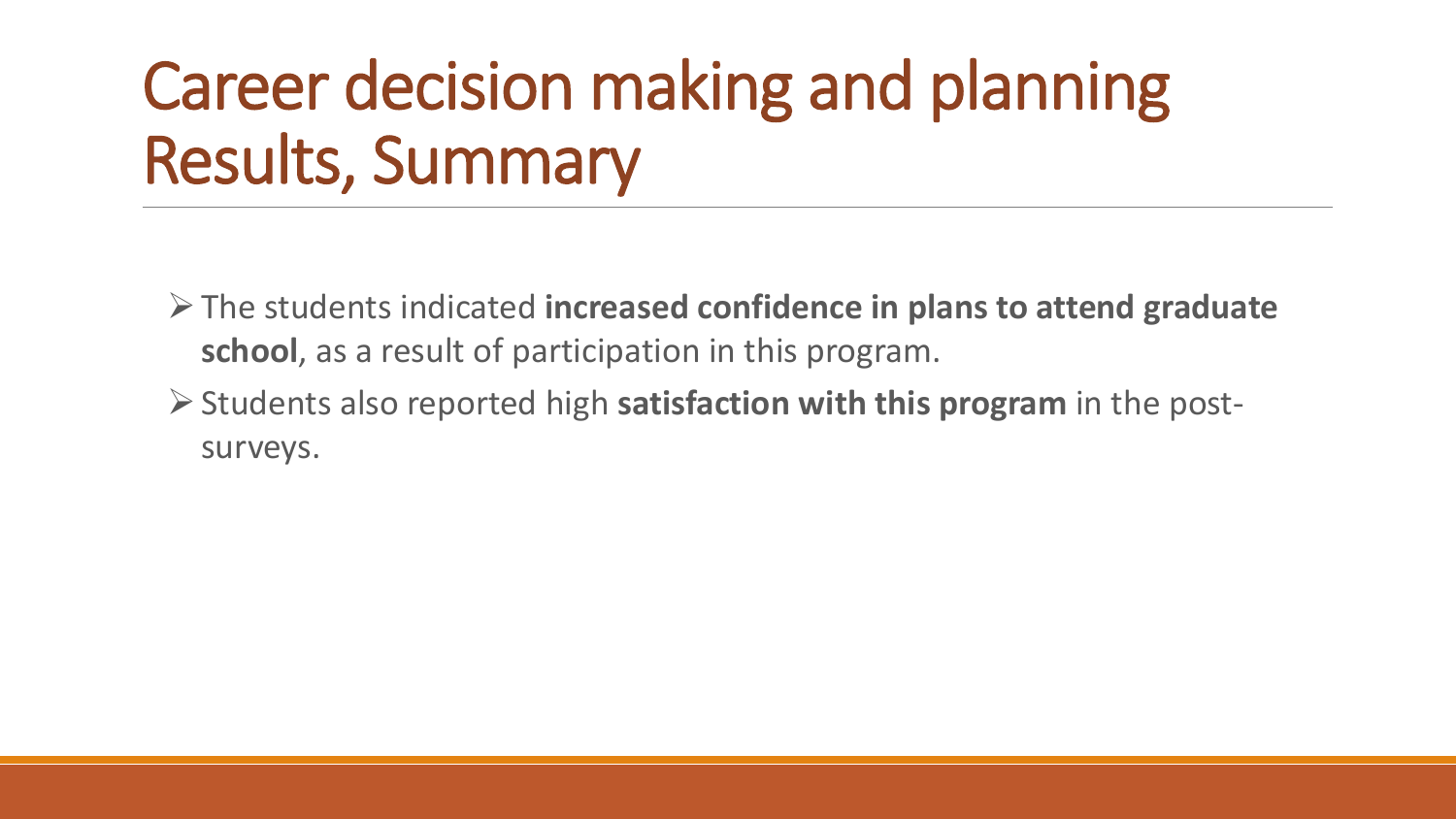# Open-ended Questions & Free Responses

Students provided free responses when asked about their experiences and

future plan such as their gains in the program and post-graduation plans. Pre

and post responses are organized by theme.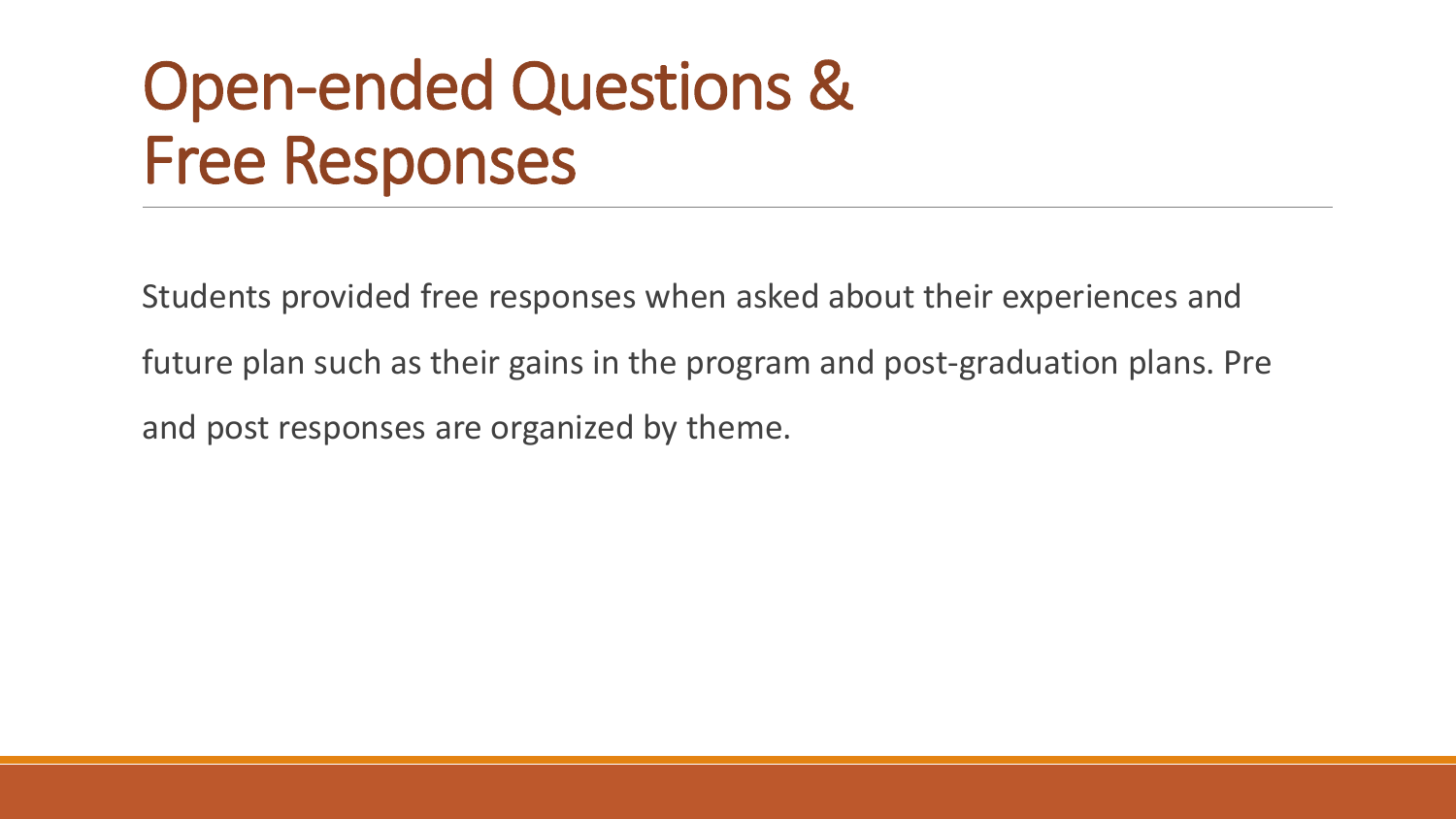### Pre-survey responses (n=29)

 $\triangleright$ Students' indicated the following goals for participation in the program:

**Conducting research** (n = 18)

 $\triangleright$  "I wanted to experience scientific research."

#### **Improve English** (n = 14)

 $\triangleright$  "I hope to gain English skills(especially speaking and listening)"

**Make connections/Collaborate** with researchers from different backgrounds (n = 11)

 $\triangleright$  "I would like to acquire scientific knowledge, improve my English skills and build up network connections."

Students reported **less confidence in their decisions about career and research** before the program started(n = 13)

> "I am not sure if I have enough knowledge on my research field."

 $\triangleright$  "I have thought about it (post graduation plan) but I am still uncertain."

Students expressed their **lack of confidence** in conducting research (n = 7)

> "I'm not confident to conduct research well."

> "I want to go to U.S. PhD program after I graduate, but I do not have enough confidence for reaching my dream."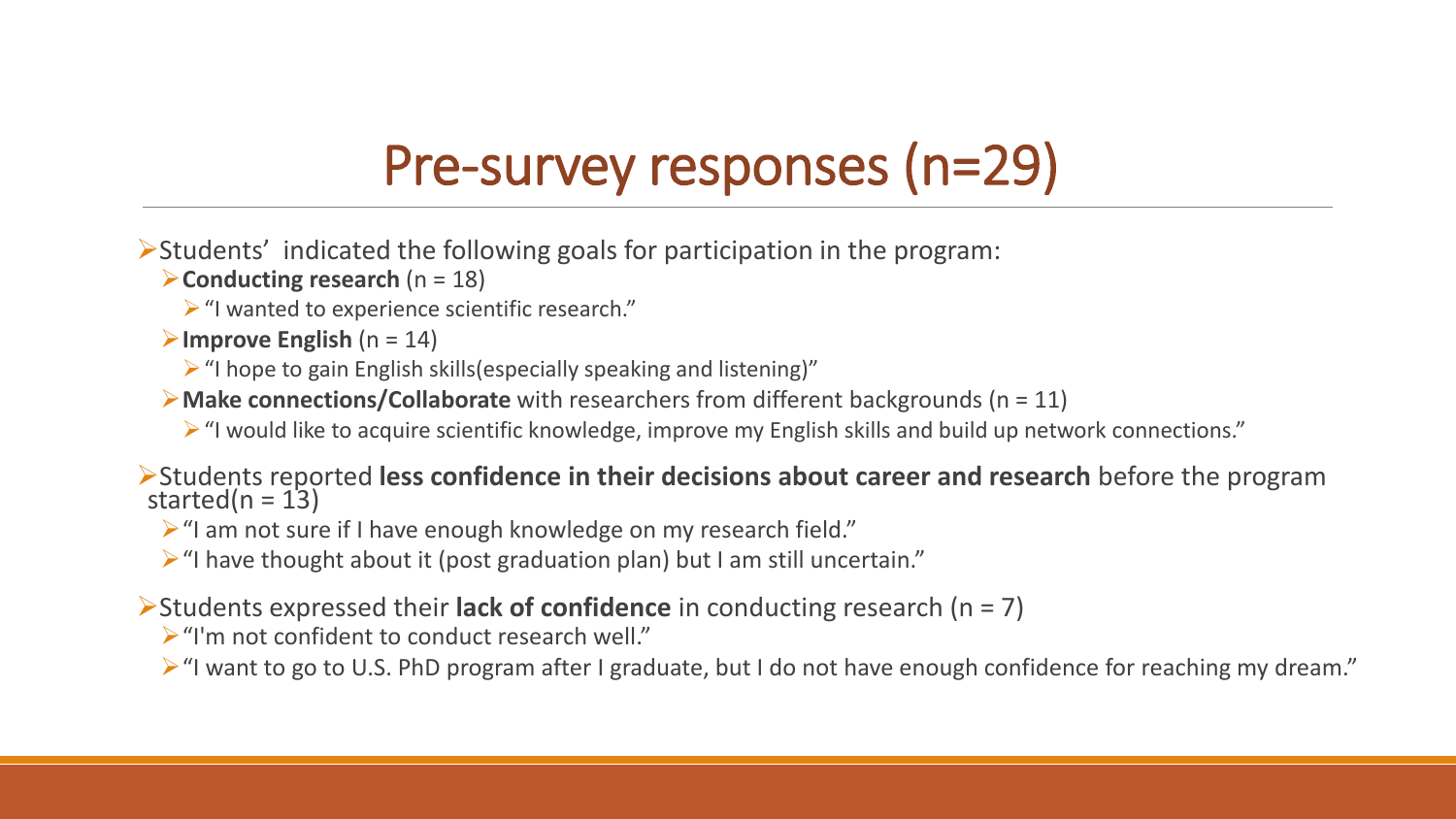### Post-Survey Responses (n=29)

Students' reported the following outcomes from participation in the program

Increased confidence in conducting **research** (n = 15): "It made me more clear what it was like to do research in the lab"

**Network** with other students and researchers (n = 10):

 $\triangleright$  "Got a strong connection with TOMODACHI stem participants and host professors"

Improved **English** (n = 8): "I enjoyed talking in English"

#### Students reported **greater self confidence** (n = 10)

- $\triangleright$  "Simply I am really confident about English, cultural, specialized skills. I realized I can be an influencer in the future!! and I want to try tons of things/experiences even after TOMODACHI program ended."
- Students reported **greater self-awareness** (n = 7)
	- $\triangleright$  "Exposed to other culture, new places, new people and new experiences, what I learned most was about myself: my interest, my bias, my tendency of behavior, my strength, my weakness, my way of thinking. "
	- $\triangleright$  "This program motivated me a lot not in a temporary way but in a long-lasting way. Through this program, I come to think about my future goals in more detail and larger picture and they encourage me to move forward"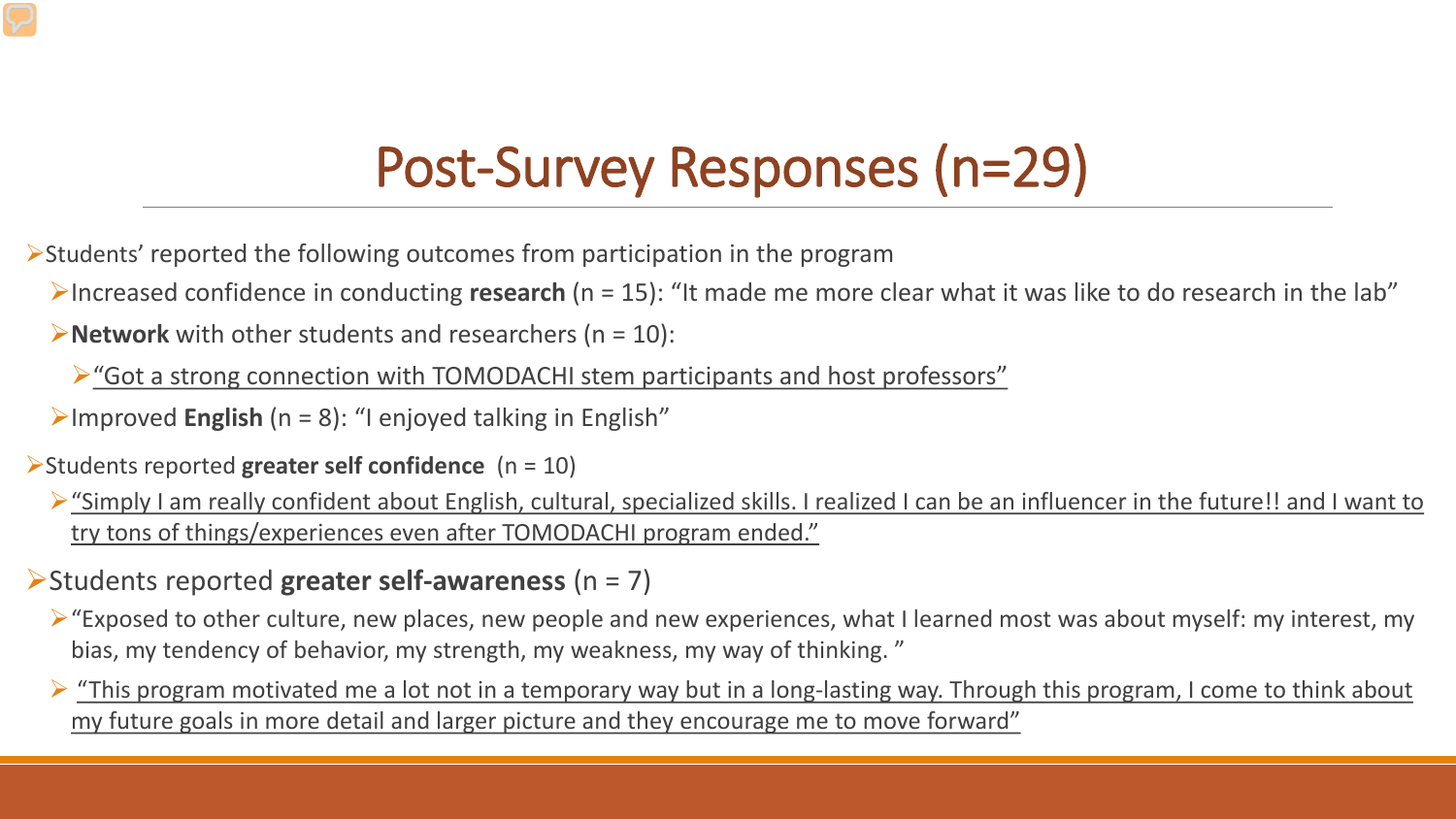# **Conclusions**

Assessments suggest that the program was successful with achieving the stated learning objectives.

Students reported more positive attitudes toward speaking and learning English.

 $\triangleright$  Students reported a greater interest and confidence in their ability to engage interculturally

 $\triangleright$  Students reported a greater confidence in their understanding of various components essential to being effective and knowledgeable researchers.

 $\triangleright$  Students indicated greater confidence in their adaptability and their ability to respond to unexpected events and unforeseen situations.

Students indicated that participation in the program positively affected their decisions about future graduate education and/or career plans.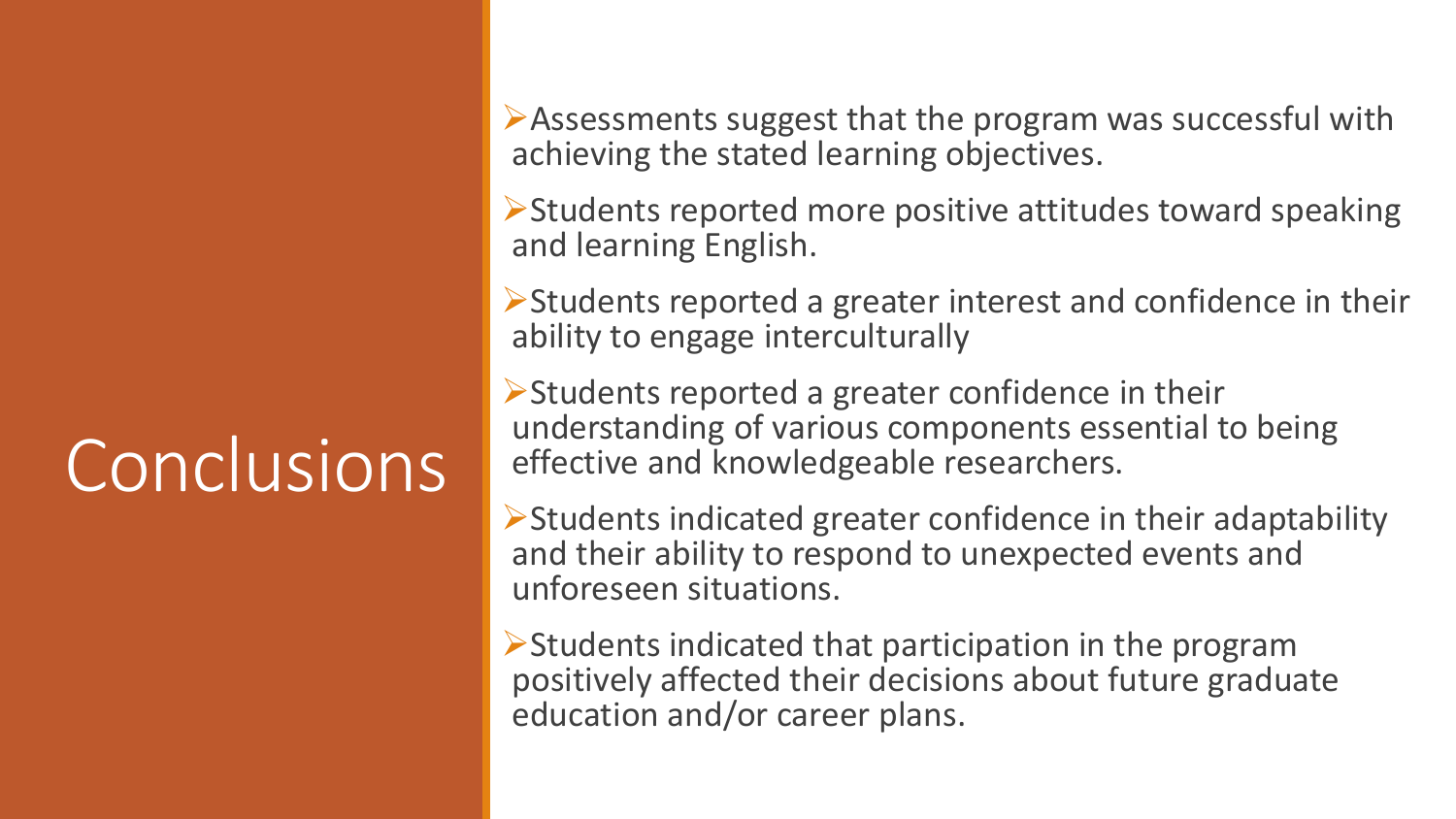# Limitations

All assessment data is based on student self-reports of perceived gains.

Research lab hosts did not provide complete post-program student evaluations, so program was not assessed on direct measures.

Some instruments were not provided in Japanese, and may have affected student understanding.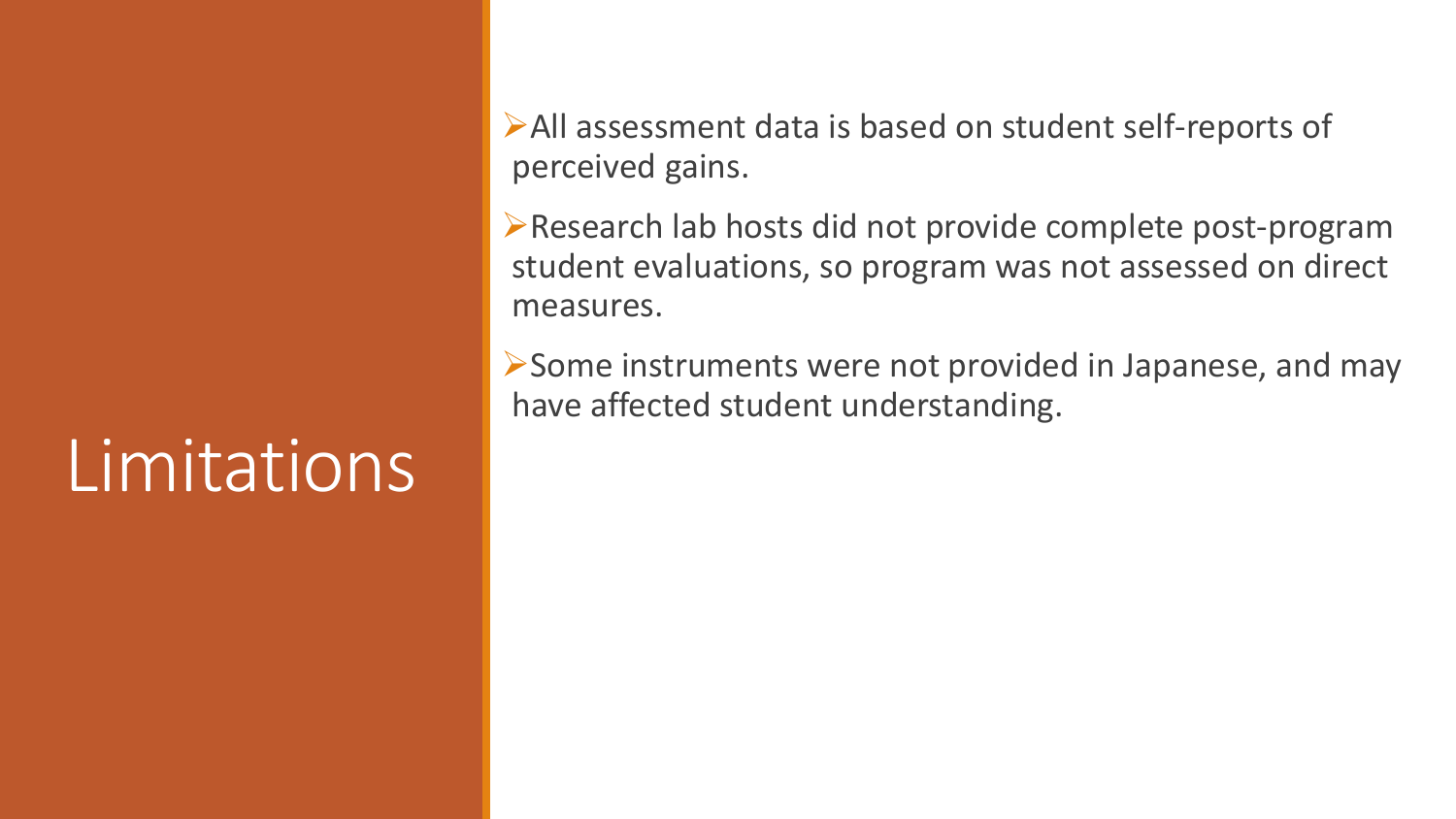#### Future Assessment

Consider conducting post program interviews (individual or focus groups) to seek more information about programs aspects that most directly impacted student learning.

Add evaluations of student research to be conducted by US lab hosts to obtain direct measures of student lab performance.

 $\triangleright$  Track data of students' post-program plans to determine student likelihood to pursue stated graduate school and academic plans.